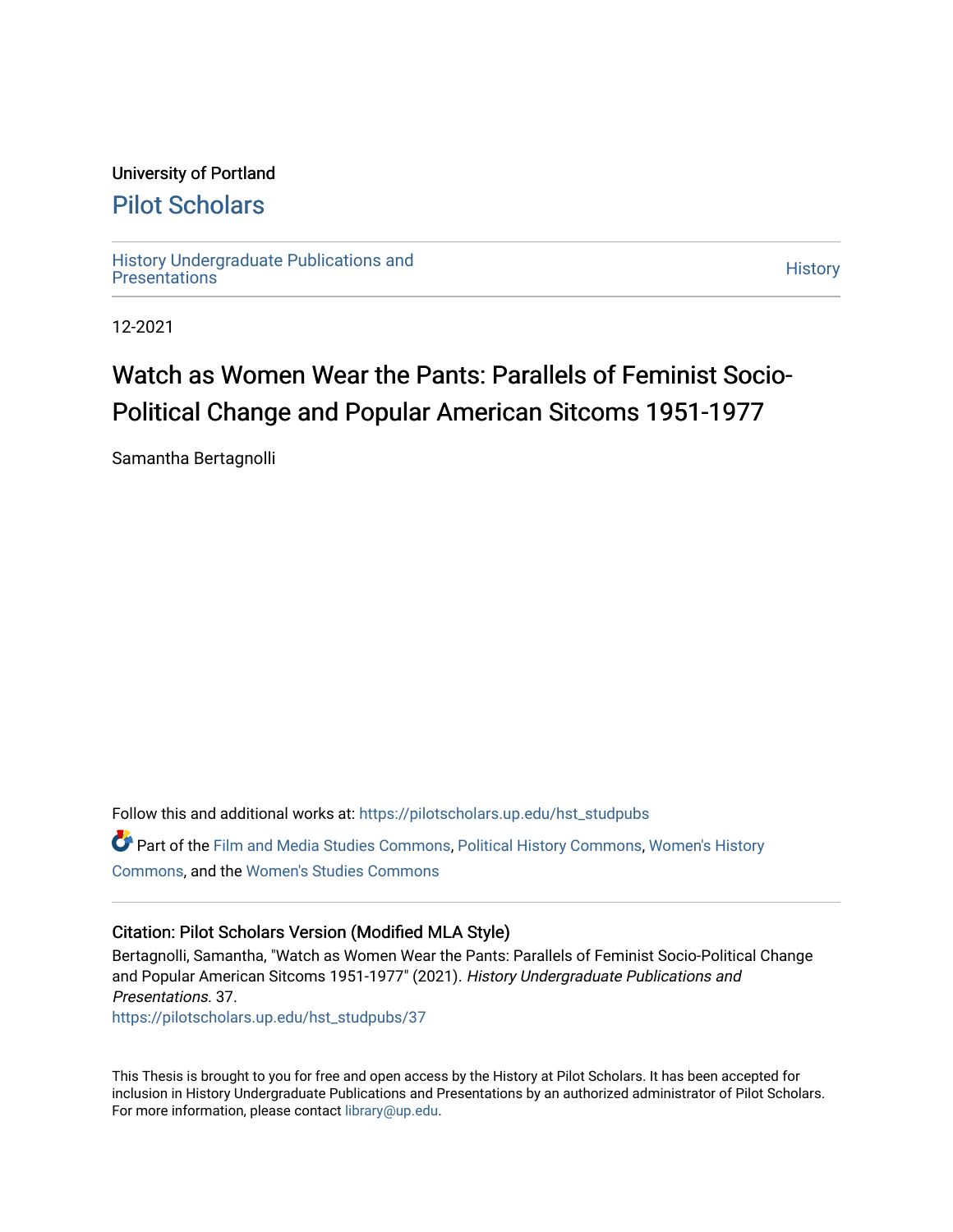# Watch as Women Wear the Pants: Parallels of Feminist Socio-Political Change and Popular American Sitcoms 1951-1977

BY

Samantha Bertagnolli

Submitted in partial fulfillment of the requirements for the degree of

Bachelor of Arts in History

University of Portland

December 2021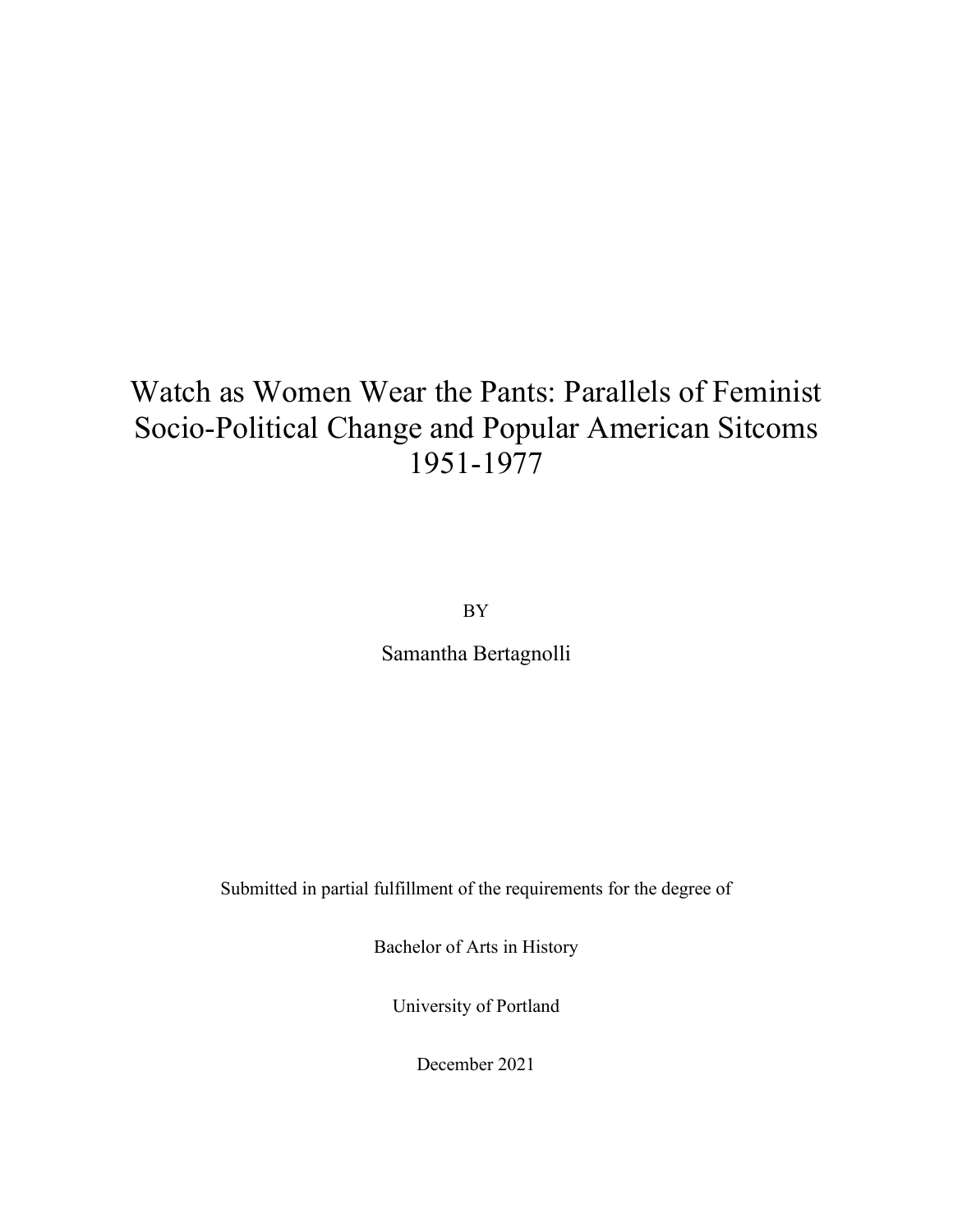In her critically acclaimed work, *The Feminine Mystique*, Betty Friedan captures the heart of the discussion surrounding post-World War II America regarding the steadily increasing intention of young girls to follow the specific life path of becoming a wife, mother, and home maker. This choice, is heavily dissected by Friedan within her work, and specifically within the following quote:

"The suburban housewife—she was the dream image of the young American woman and the envy, it was said, of woman all over the world. The American housewife—freed by science and labor-saving appliances from the drudgery, the dangers of childbirth and the illnesses of her grandmother. She was healthy, beautiful, educated, concerned only for her husband, her children, her home. She had found true feminine fulfillment … In the fifteen years after World War II, this mystique of feminine fulfillment became the cherished and self-perpetuating core of contemporary American culture."<sup>[1](#page-2-0)</sup>

In conjunction with general observations on the state of women's role as a housewife such as those above, Friedan used testimonies from various women, coming from both educated backgrounds and little schooling, as well as marriage age statistics and average motherhood ages to illustrate the fixation of American middle-class culture around adhering to a more confined home and family life she investigated within this work. [2](#page-2-1) She talks of how fewer women sought degrees from attending school, but rather attended college for the purpose of scouting out a husband. Those who chose this route would drop out post-engagement or after their wedding to assume their new role as wife and eventual mother. Friedan marvels at the phenomenon adding "Women who wanted careers were now making careers out of having babies.<sup>[3](#page-2-2)</sup> At a time when women were slowly, but surely, being let into traditionally male only universities, the

<span id="page-2-0"></span><sup>1</sup> Betty Friedan, *The Feminine Mystique*, (London: Gollancz, 1971) 18.

<span id="page-2-1"></span><sup>2</sup> Ibid, 16.

<span id="page-2-2"></span><sup>3</sup> Ibid, 17.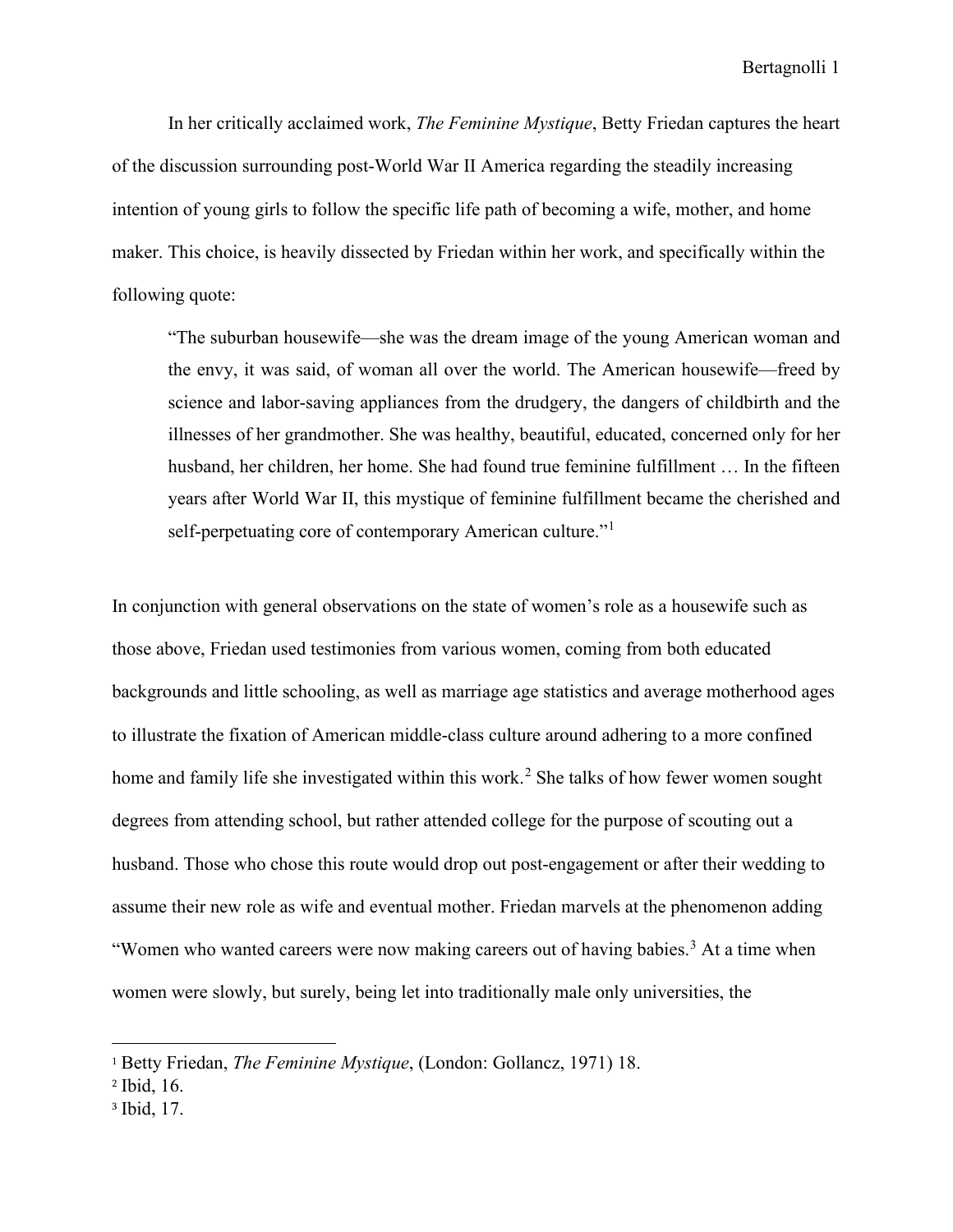astonishment of such a collective choice made by so many women during this time is clear within Freidan's message. This turbulent time of change for women concerning the understanding of their role within American society came with ideas across the spectrum as to what the new kind of all American girl would look like; how she would dress, think, and act.<sup>[4](#page-3-0)</sup> With all these questions to ask, women looked to the screens of the magical boxes quickly taking up residency in the living rooms of Americans across the nation.<sup>[5](#page-3-1)</sup> By tuning into television, American women were tuning into modernity. During the 1950s-1970s period in the United States, the plot content and storylines of popular television were influenced by major sociopolitical revolutions relating to the role of the ideal woman in American society. The lives and actions of popular female characters on television reflected the cultural realization of the evolving role of women in American society.

#### **Part 1: Television's Influence and the Power of Wearing Pants**

In the 1950s, the traditional femininity that Americans had grown accustomed to seeing women portray within society began being challenged by new images of what the modern women could be. The role of women began its shift to being viewed as an evolving nature towards gaining equal grounds with the traditionally masculine roles in society. These ideals, which maintained that women were to aspire and play the role of wife, mother, and homemaker, began being replaced with more diversified and fluid concepts of how a woman should act in the private and public sphere. Ushered in by what is now known as the golden age of television<sup>[6](#page-3-2)</sup>, social movements were gaining acknowledgement from the programs that monopolized the

<span id="page-3-0"></span><sup>4</sup> Susan J. Douglas, *Where the Girls Are: Growing up Female with the Mass Media,* (New York: Three Rivers Press, 1995): 5-10.

<span id="page-3-1"></span> $<sup>5</sup>$  Ibid, 6.</sup>

<span id="page-3-2"></span><sup>6</sup> Bill Ganzel, "Television" *Television During the 1950s and 60s* (2007).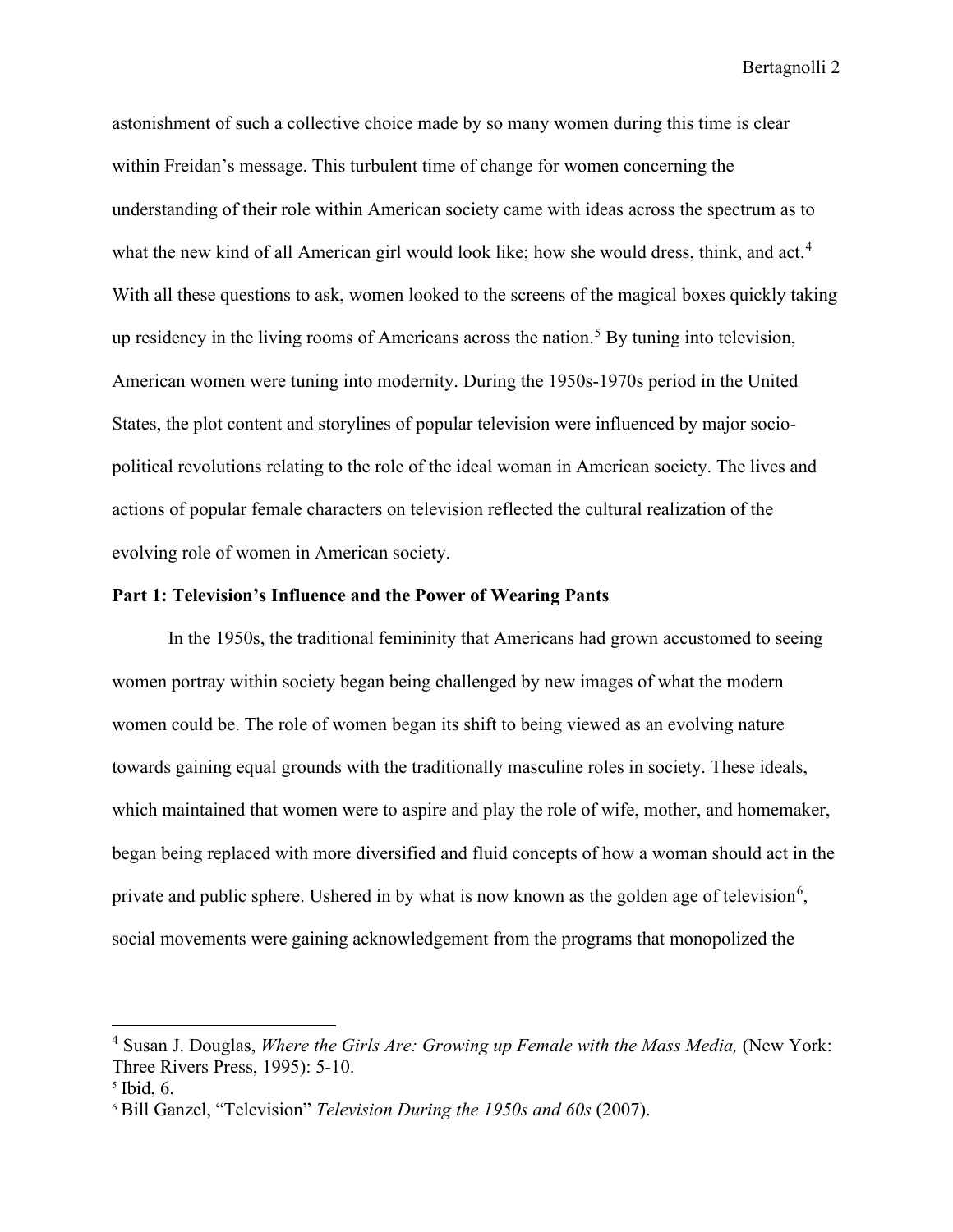screens of homes across America. In this short span of three decades, popular themes surrounding the role of women in society on television went from limiting female characters to the housewife persona to taking inspiration from actual social events and change as content for episodes of popular female led shows.

Rather than focusing on showcasing perfection of women and their role in the home and family, which was typically seen in popular television representations of women in shows airing at the time such as *Leave It To Beaver,* there were some show that opted to weave in political messaging and social conflict into their episode storylines.<sup>[7](#page-4-0)</sup> This inclusion of politically relevant content often occurred in a few popular shows of the time like *Bewitched* and *I Love Lucy*. [8](#page-4-1) Women began showing up in roles more centered on careers such as in the *Mary Tyler Moore Show* in the 1970s and even before that in the interest that the character of Lucy Ricardo showed *in I Love Lucy* to get a job, even if it was for one episode.<sup>[9](#page-4-2)</sup> Roles that had previously been exclusively for men, were being accepting of women both in reality and, in turn, on television. This allowed for women to make their voiced heard in a new way and with the second wave of feminism that was vastly approaching toward the end of the 1950s, women found power in this representation.<sup>[10](#page-4-3)</sup> Television shows during this time contained themes and characters with consideration to demonstrating that the women on television dealt with similar problems as the everyday American, which happened to be the target audience.<sup>11</sup>

<span id="page-4-0"></span><sup>7</sup> Laura Westengard and Aaron Barlow, *The 25 Sitcoms That Changed Television: Turning Points in American Culture* (Santa Barbara 2018): 15-23.

<span id="page-4-1"></span><sup>8</sup> Susan J. Douglas, *Where the Girls Are: Growing up Female with the Mass Media,* (New York: Three Rivers Press, 1995): 3-17.

<span id="page-4-2"></span><sup>9</sup> Katherine J.. Lehman, *Those Girls: Single Women in Sixties and Seventies Popular Culture*(Lawrence, Kan.: University Press of Kansas., 2011): 116-120.<br><sup>10</sup> Ibid, 3-7.

<span id="page-4-4"></span><span id="page-4-3"></span><sup>11</sup> Laura Westengard and Aaron Barlow, *The 25 Sitcoms That Changed Television: Turning Points in American Culture* (Santa Barbara 2018): 3-10.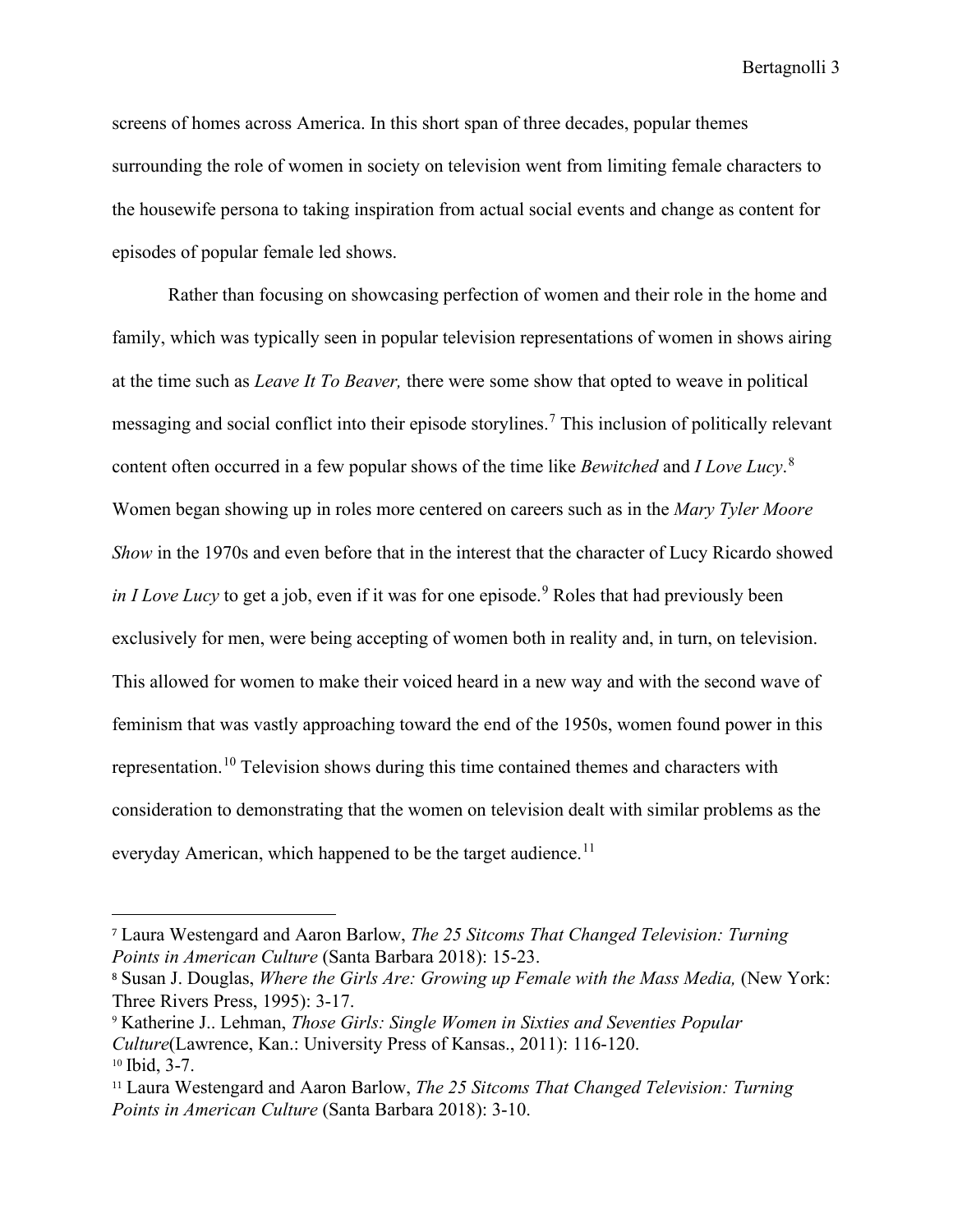To represent this shift toward equality in the workforce, some women chose to use their visibility to advocate for equality between men and women in all aspects of life, include fashion related constructs. In the early 1950s, Lucile Ball became one of the few women to wear pants on her own prime time sitcom television show.<sup>[12](#page-5-0)</sup> While wearing pants may not seem to be such a monuments achievement for those of us currently consuming media in 2021, in 1950's America, women were expected to sport the uniform as prescribed for them and their duties within society. Rather than sporting the skirts and dresses within the wardrobe typically attributed as being acceptable for women, Mary Tyler Moore also challenged the imposed masculinity on pants during this time by sported pants frequently on episodes of the *Dick Van Dike Show[13](#page-5-1)*, something that until then had not been done regularly in the television show setting. Pants meant movability, symbolic of those who worked. Up until this point, women had been portrayed mostly wearing shirts and dresses while doing their domestic tasks on television. This was just not realistic and while the women of America knew this to be the case, female characters were still made to wear these costumes which essentially maintained the popular facade at the time that all women were docile, passive, and objects. Mary Tyler Moore and Lucille Ball turned the heads of American television viewers by intentionally claiming traditionally masculine pants as a

<span id="page-5-1"></span><span id="page-5-0"></span><sup>&</sup>lt;sup>12</sup> Anna Lebocic, "'How to Be in Fashion and Stay an Individual': American Vogue, the Origins of Second Wave Feminism and Mass Culture Criticism in 1950s America," *Gender & History* 31, no. 1 (2019): 178–94. Ball and Moore's wardrobe choices allowed for the emergence of fashion as a tool in combating gender. Anna Lebovic's article, 'How to Be in Fashion and Stay an Individual,' was included in a spread of *American Vogue.* It concerned the "origins of second wave of feminism and mass culture Criticism in 1950s America," showcases this shift in the understanding of the female image from 1950s to the  $1960s$ .<sup>12</sup> The ultimately shows this shift in culture and understanding of the female image as seen and propagated on TV and in society. <sup>13</sup> Laura Westengard and Aaron Barlow, *The 25 Sitcoms That Changed Television: Turning Points in American Culture* (Santa Barbara 2018): 5.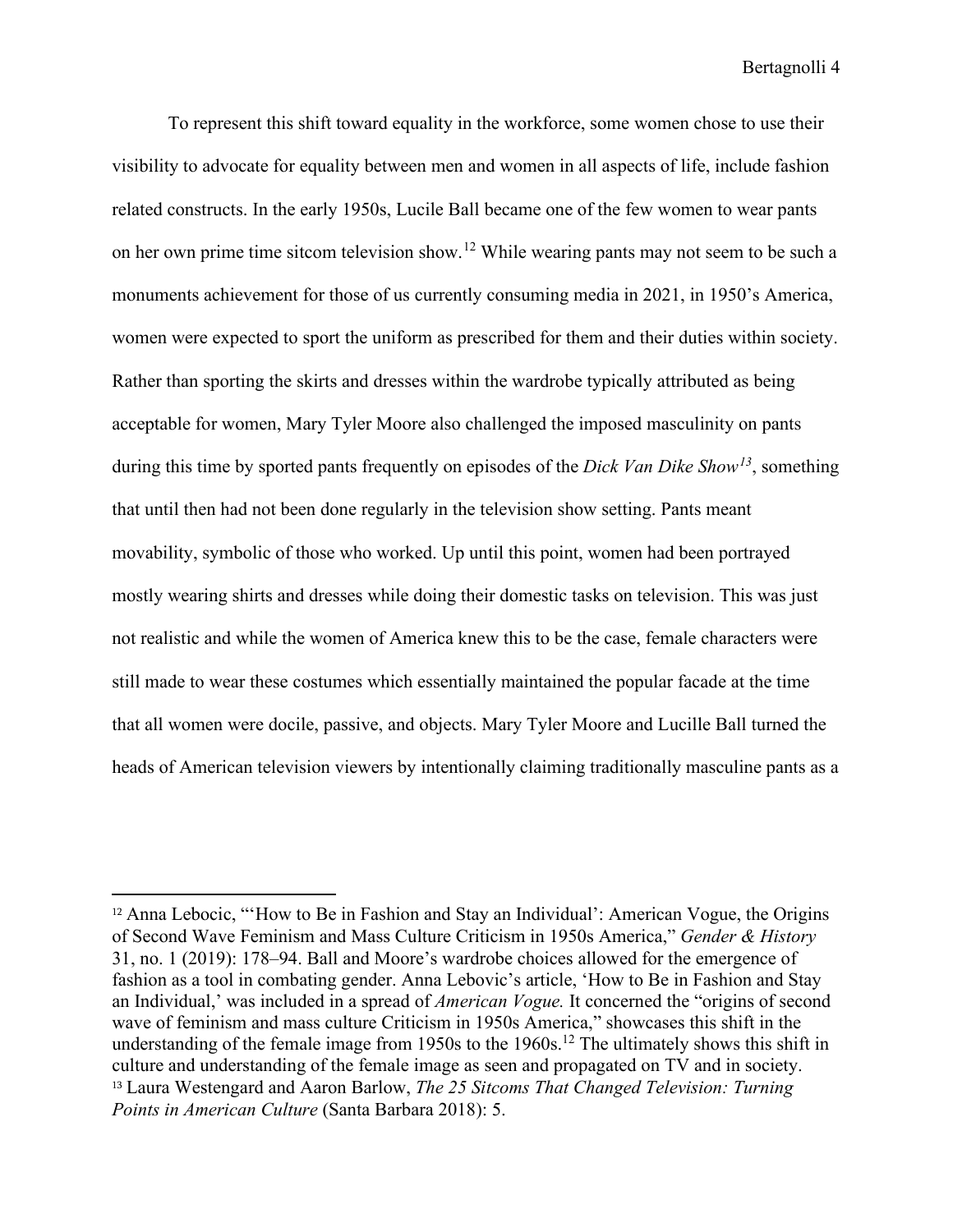piece of wardrobe for themselves. This in turn, equalized an aspect of traditionally male attire and forced the public to view pants as something available for any gender to sport.<sup>[14](#page-6-0)</sup>

Through the visibility and influence of television shows, alternative narratives to women being a housewife were communicated to Americans and sparked change by making a new generation aware of their potential and voice. A woman was no longer only portrayed as one thing; she could be versatile; she could demand more. This was a message that a lot of little girls who grew up with the aspirations of becoming a middle-class homemaker, had not had the chance to be exposed to elsewhere. The impact of this influence and messaging is discussed in Susan J. Douglas's book, *Where the Girls Are: Growing up Female with the Mass Media*. [15](#page-6-1) Within this book, Douglas argues that the images and stereotypes represented on television had a lasting impact on the youth of American society at the time. She writes that many new faces were added to the screens of American youth at this time with attention to detail, saying that, "…female icons…the bohemian, the career girl, the folk singer, the Beatles fan, the perky TV teen—were about reputing certain prescribed female traits, like being docile, obedient, a political, and sexually passive."[16](#page-6-2) While this can be viewed as a negative stance on such representation, I disagree that by portraying women in these ways it in any way hindered their ability to advance during this time.

The exploration of the impressionable nature of the youth that was exposed to these images of women on television ultimately lead to ideals they held into adulthood is lacking in

<span id="page-6-0"></span><sup>&</sup>lt;sup>14</sup> Anna Lebocic, "How to Be in Fashion and Stay an Individual': American Vogue, the Origins of Second Wave Feminism and Mass Culture Criticism in 1950s America," *Gender & History* 31, no. 1 (2019): 178–94.

<span id="page-6-1"></span><sup>15</sup> Susan J. Douglas, *Where the Girls Are: Growing up Female with the Mass Media,* (New York: Three Rivers Press, 1995).

<span id="page-6-2"></span><sup>16</sup> Ibid, 16.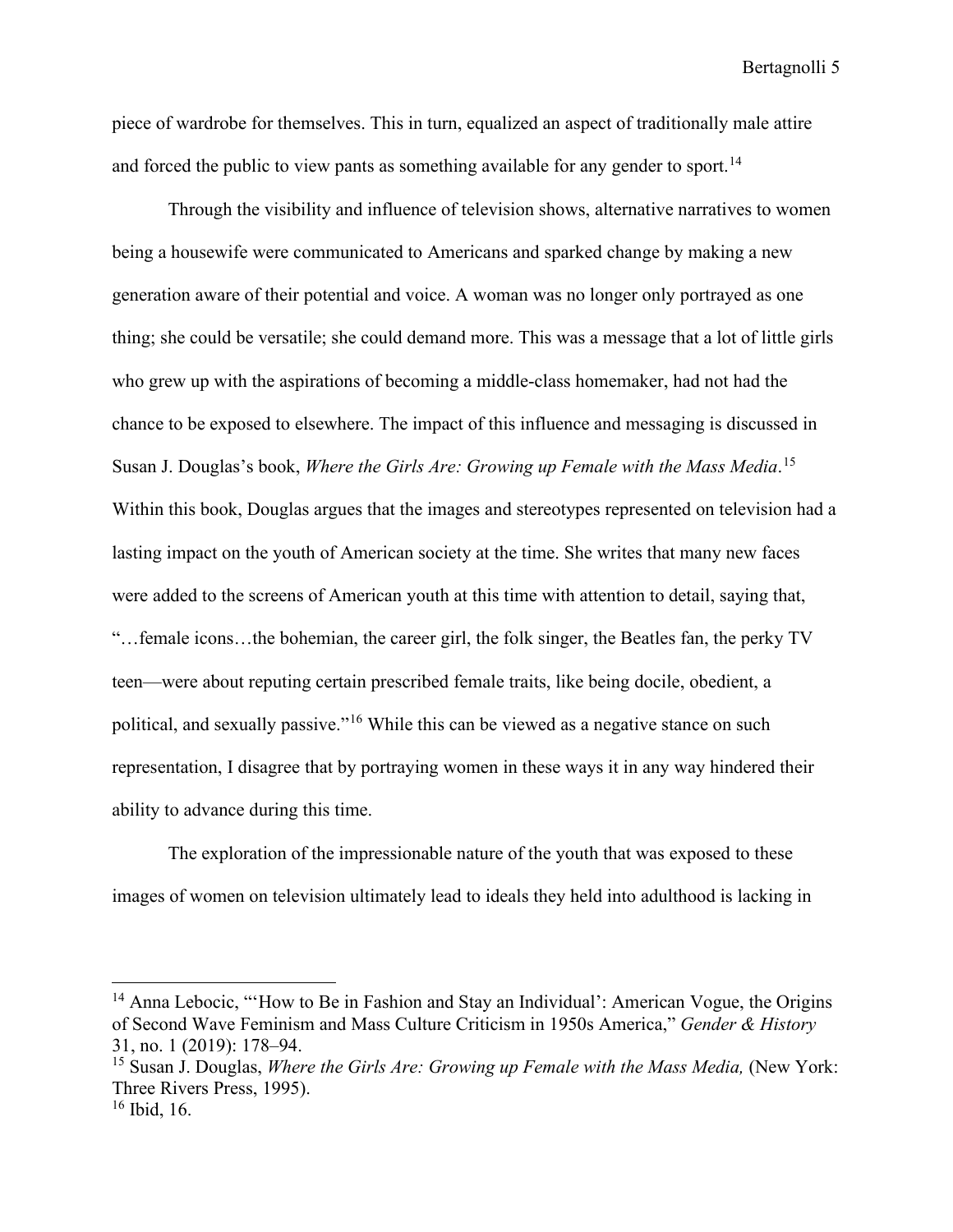specific instances and reasons behind the images people were exposed to. I believe that by approaching this topic from the standpoint that the times were changing for women and were being reflected in the media that was being put out. The mass cultural change from the 1950's to the 1960's influenced many aspects of American life. Susan Douglas gives insight into what growing up with these original female stereotypes perpetuated through every form of media was like, and describes the impact that this slight shift in narrative left not only on herself, but also millions of impressionable American men and women also being exposed to this propagated narrative.[17](#page-7-0) During this time, the changing ideals of the woman's role in society shifted drastically from passive domesticity to ambitious goal achieving as a result of the increase of interest among women to find work and careers outside of the home. Women were being portrayed as more than just a side character and this had a major impact on female advancement in American society. By discussing this shift in the cultural understanding of a woman's role as a character on television between the years of 1950 and 1970, as well as learning more about the women responsible for changing their own narrative, one can analyze the root cause and effect of the portrayal of America women on American television as well as its effects on those who consumed this form of media.

#### **Part 2: Uncovering Inequalities**

The representation of women in television at this time shifted the perspective of the capacities of women in society as well as those quickly joining the workforce. The exposure of seeing women on television, such as Mary Tyler Moore who played a journalist at a news station on her popular show named after her, performing jobs and having experiences that were

<span id="page-7-0"></span><sup>17</sup> Susan J. Douglas, *Where the Girls Are: Growing up Female with the Mass Media,* (New York: Three Rivers Press, 1995).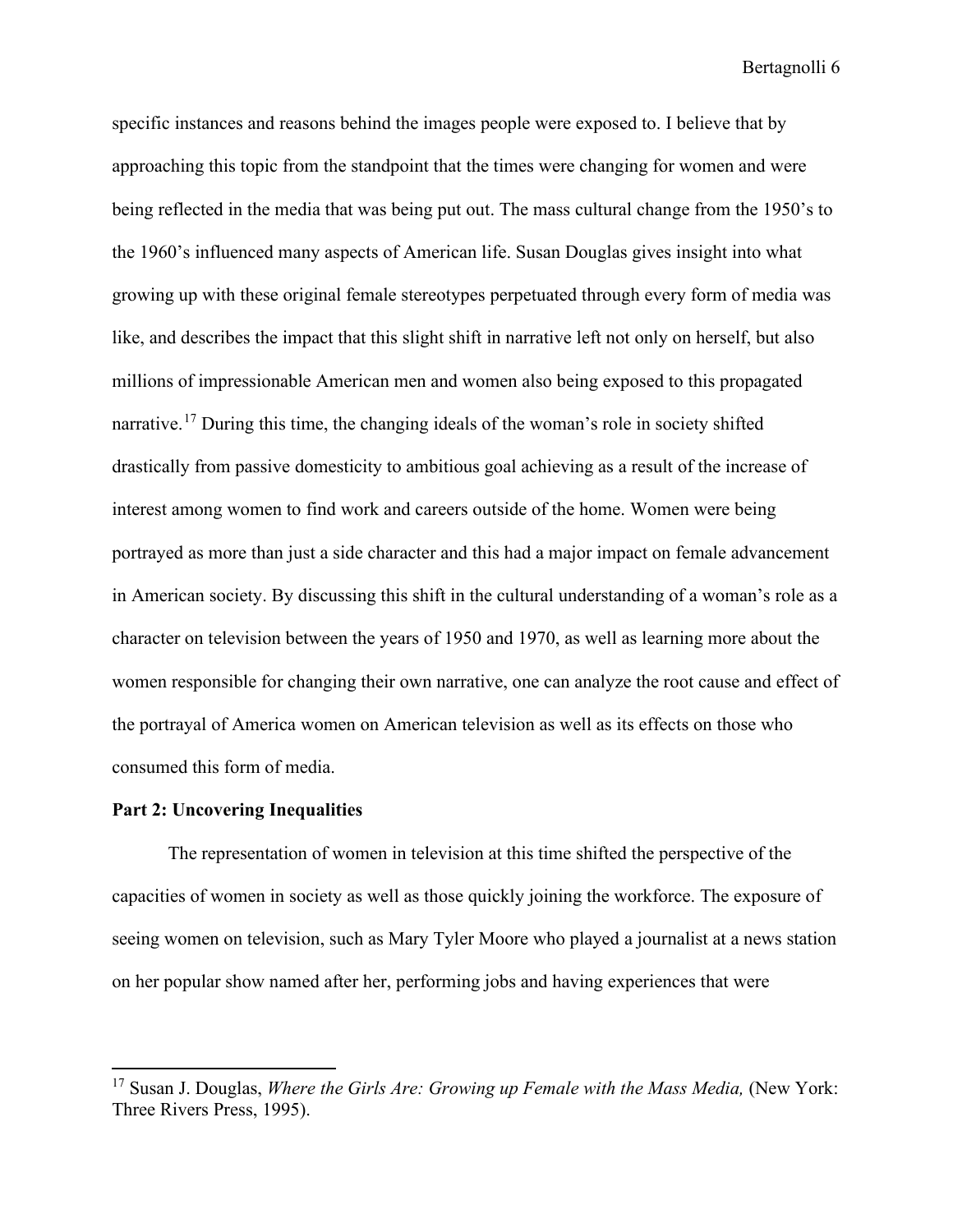traditionally unavailable to them due to their sex was alarming for many people and demanded the utmost caution in it portrayal on television.<sup>[18](#page-8-0)</sup> The little girls who had grown up believing their only option and expectation was to aspire to lead traditionally domestic and simple lives were beginning to see that such a life was only so fulfilling. Seeking more was not out of the question and with the help of female role models both fictional and real, society in the United States ushered in the second wave of feminism.<sup>19</sup> A narrative that women could be inspired by and find their passions in life from outside of the homes that they had been taught by society to want and make for themselves.

The shift in the feminine narrative as seen through the representation of women on television was drastically impactful for American women during the time period of the 1950s-1970s. Prior to the 1950s, in the few times when women were even included in shaping the narratives that television followed, causing to have female characters created in a way that was not representative of the female voice.[20](#page-8-2) Seen in a study done by Luís Nunes Amaral, João Moreira, Murielle Dunand, et alt…at Northwestern University entitled "Long-term patterns of gender imbalance in an industry without ability or level of interest differences,"<sup>[21](#page-8-3)</sup> the percentage of female writers, producers, and directors of popular American arts and television took a significant decreasing trend after the 1920s and did not begin increasing again until the mid

<span id="page-8-0"></span><sup>18</sup> Katherine J.. Lehman, *Those Girls: Single Women in Sixties and Seventies Popular Culture*(Lawrence, Kan.: University Press of Kansas., 2011): 45-47.

<span id="page-8-1"></span><sup>19</sup> Susan J. Douglas, *Where the Girls Are: Growing up Female with the Mass Media,* (New York: Three Rivers Press, 1995).

<span id="page-8-2"></span><sup>20</sup> Laura Westengard and Aaron Barlow, *The 25 Sitcoms That Changed Television: Turning Points in American Culture* (Santa Barbara 2018).

<span id="page-8-3"></span> $21$  Luís A. Nunes Amaral et al., "Long-term Patterns of Gender Imbalance in an Industry without Ability or Level of Interest Differences," *Northwestern Research and Data Repository*, (April 2020).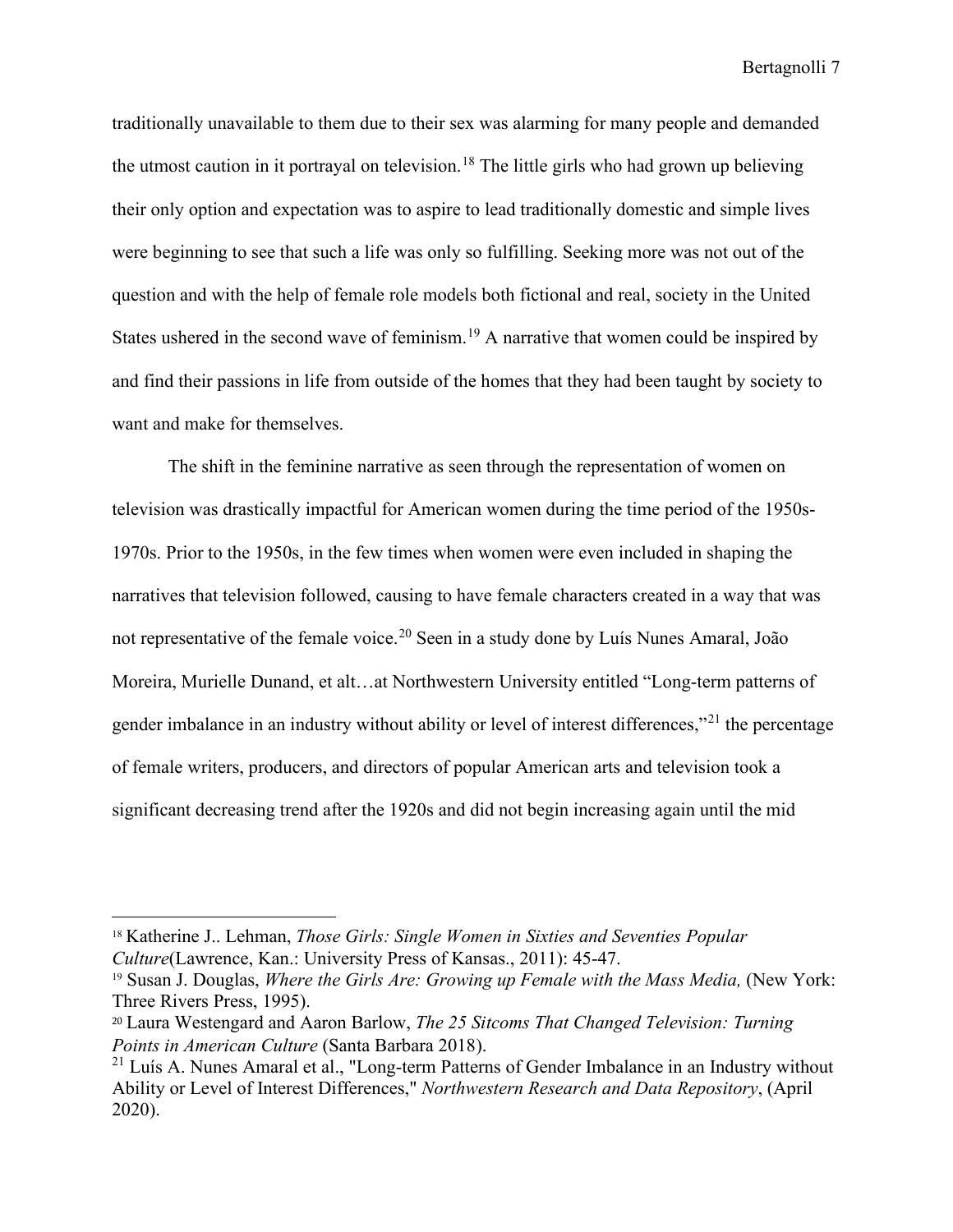1960s.[22](#page-9-0) Even after that, Amaral and his fellow contributors to the study found that typical representation of women in jobs dealing directly with contributions to the production and story of television within television remained lower than 1 in 20 women to men ratio.<sup>[23](#page-9-1)</sup> Examples of these jobs include producers, directors, writers involved in major television networks and television production on the whole.

Knowing this, it is understandable that men were more likely to have a major contribution development of television shows which includes the creative power over the characters, which ultimately translates to having an effect on the portrayal of women in general, on screen during this time.<sup>[24](#page-9-2)</sup> Based on these findings, those controlling the writing, directing, and production of television at the time consisted of one specific demographic who held control over the representation of all other representations of persons on television. Especially at a time when channels were incredibly limited, representation of any kind was a powerful thing.<sup>[25](#page-9-3)</sup> These sitcoms led Americans to think of themselves, as well as a womens' place in society, in a certain way, causing women to often fall into the role that had been created for them by men: the docile, passive, and heady mother, sister, or love interest.[26](#page-9-4)

This clear imbalance in representation only fueled the need for cultural change. As discussed in the collection, *Voices of the New Feminism*, at the time of this works publication in 1970, only one-woman Senator out of 100 and 10 women in the House of Representative, which

<span id="page-9-0"></span> $22$  Luís A. Nunes Amaral et al., "Long-term Patterns of Gender Imbalance in an Industry without Ability or Level of Interest Differences," *Northwestern Research and Data Repository*, (April 2020): 10.

<span id="page-9-1"></span> $23$  Ibid, 14.

<span id="page-9-2"></span><sup>24</sup> Laura Westengard and Aaron Barlow, *The 25 Sitcoms That Changed Television: Turning Points in American Culture* (Santa Barbara 2018). 25 Bill Ganzel, "Television" *Television During the 1950s and 60s* (2007).

<span id="page-9-3"></span>

<span id="page-9-4"></span><sup>26</sup> Laura Westengard and Aaron Barlow, *The 25 Sitcoms That Changed Television: Turning Points in American Culture* (Santa Barbara 2018).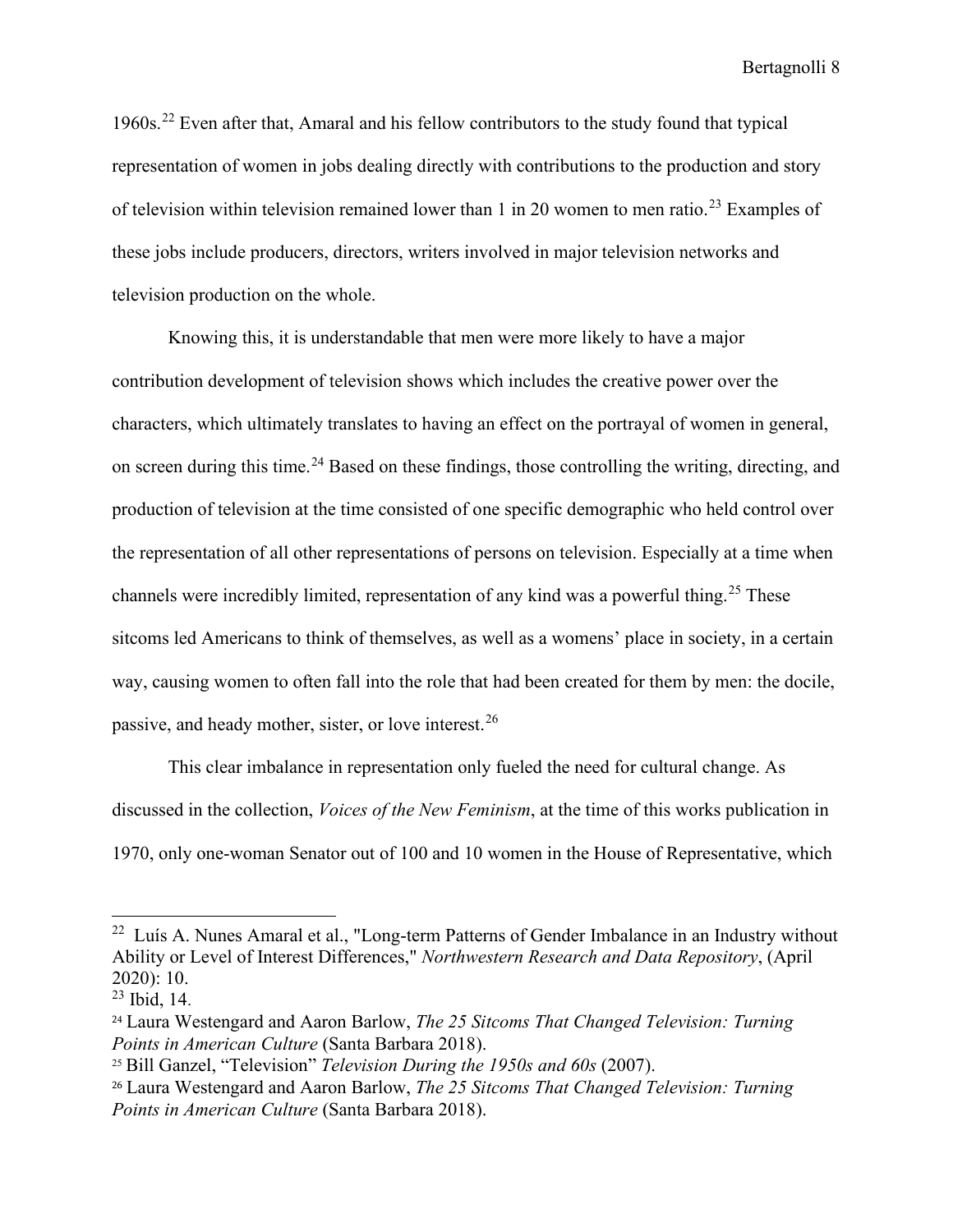at the time held  $435$  seats.<sup>[27](#page-10-0)</sup> This imbalance of representation had a lot to do with the legal inequalities that women faced under Federal law.<sup>[28](#page-10-1)</sup> The one Congress women as previously mentioned was a woman by the name of Martha Griffiths. Griffiths, although one of 10 women in among 425 men, was able to force her hand for women by advocating on the inequalities of federal laws concerning issues from social security taxes to the creation of Title VII of the Civil Rights Act of 1964. This addition dealt specifically with the discrimination based on sex in any kind of employment becoming illegal.<sup>[29](#page-10-2)</sup> When interviewed about her contributions to make equal many gender bias laws for *Voices of the New Feminism*, Griffiths stated, "These laws discriminate against women as workers. They are enacted and upheld as if women were not workers but the mothers, wives, or widows of the men who enacted them toward…"<sup>[30](#page-10-3)</sup> It is for this reason that women who chose to work at this time were at such a disadvantage.

Not only were women not yet protected against gender discrimination in regard to working opportunities, but there were also many jobs that women were just simply not allowed to do. Generally, women were permitted only to apply for what were considered domestic jobs: teaching positions, childcare positions, secretarial work, assistant work, social work,  $ext{ext}^{31}$  $ext{ext}^{31}$  $ext{ext}^{31}$ . This greatly limited the freedoms of women in terms of choosing a career path and in the exertion of their potential and skills. Mary Lou Thompson, editor of *Voices of the New Feminism,* comments on this blatant discrimination noting that there are "better paying fields usually labeled "Help Wanted: Male," such as repairing household appliances, or in professions such as medicine and

<span id="page-10-0"></span><sup>27</sup> Mary Lou Thompson and Lucinda Cisler, *Voices of the New* Feminism (Boston: Beacon Press, 1971), 103.

<span id="page-10-1"></span><sup>28</sup> Ibid, 103.

<span id="page-10-2"></span><sup>29</sup> Ibid, 103.

<span id="page-10-3"></span><sup>30</sup> Ibid, 105.

<span id="page-10-4"></span><sup>&</sup>lt;sup>31</sup> "History," United States Department of Labor, accessed November 02, 2021, https://www.dol.gov/agencies/wb/about/history)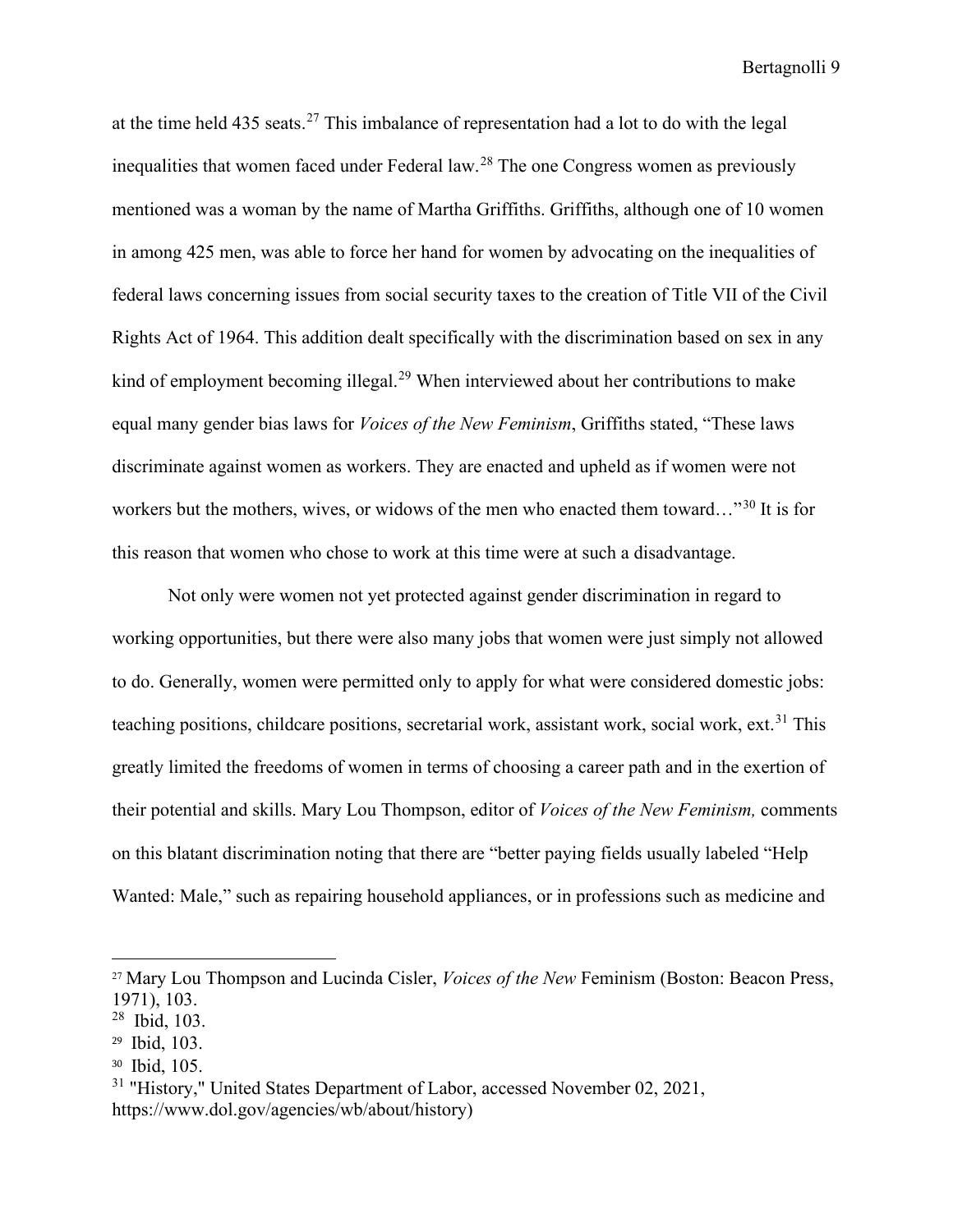law."<sup>[32](#page-11-0)</sup> Examples such as this commonplace barrier to entry for women into specific fields at this time due to gender discrimination was a battle that the working women of the 1950s-1970s were eager to change. How better to enact change than to inspire and challenge a nation to it through the influence of entertainment?

#### **Part 3: Leading Ladies with Purpose**

When analyzing the television content of the 1950s-1970s, three shows stood out as examples of how television began reflecting the evolution of the role of women that was occurring in the socio-political sphere in America. These three shows were *I Love Lucy*, *Bewitched*, and *The Mary Tyler Moore Show*, the women who portray the lead roles evolve their characters to match the evolution of the women that tuned in every week to watch them. The mutual growth between the feminist movement and the female icons on popular television show is the most natural growth for an audience to see on screen.<sup>[33](#page-11-1)</sup> It is what keeps television relevant and popular. These three shows managed to navigate particularly turbulent times by inserting political allusions and acknowledgements for their audience members to follow along with.

When it came to following a status quo in which women were expected to fulfill the sole role of caretaker for their house and family, there were some actresses who chose to fit the traditional narrative as outlined within Betty Friedan's described society within the *Feminine Mystique*; however, Lucile Ball was not known to be one of them. Ball became famous for using her comedy and influence on television as a tool to empower women. She showed viewers that a housewife could be more than what society thought she was at the time. Ball used her whit and

<span id="page-11-0"></span><sup>32</sup> Mary Lou Thompson and Lucinda Cisler, *Voices of the New* Feminism (Boston: Beacon Press, 1971), 77-78.

<span id="page-11-1"></span><sup>33</sup> Laura Westengard and Aaron Barlow, *The 25 Sitcoms That Changed Television: Turning Points in American Culture* (Santa Barbara 2018).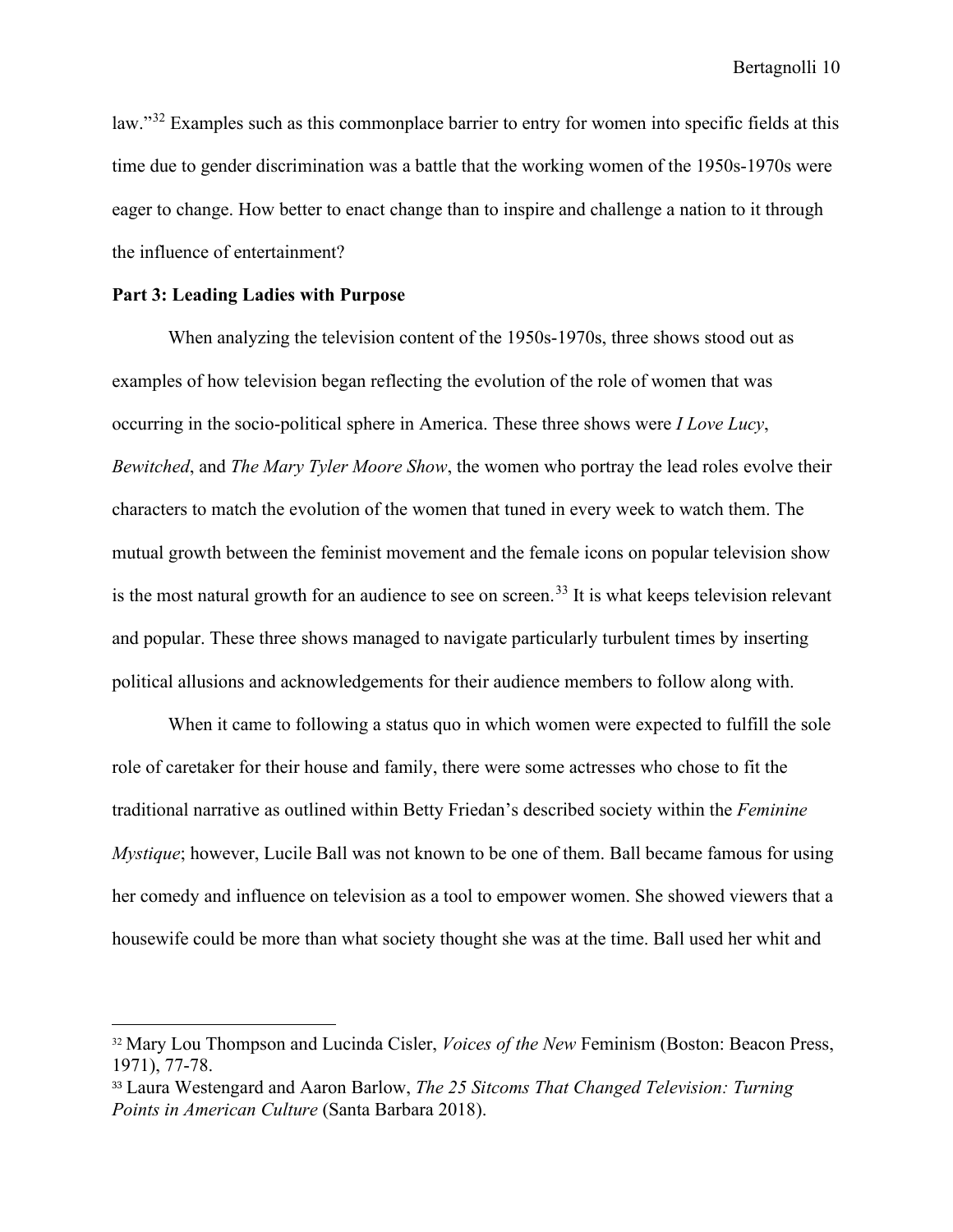intellect to demonstrate strides toward equality between different genders as well as races through her marriage and character on and off screen of her very successful show.<sup>[34](#page-12-0)</sup> As a woman on television, her narrative was heavily controlled not only by the values of the time, but the group who controlled the narrative. Most of the writers and directors who were involved in the making of her show were exclusively male at the beginning of the show's run and heavily impacted to create art that would sell both to the network as well as the people at home.<sup>[35](#page-12-1)</sup> To do so, compromises were made to maintain an image for her character that was in comfortable accordance with the traditional images of women portrayed on television. However, when it came to certain aspects of their characters within their shows, actresses, like Mary Tyler Moore, Lucile Ball, and Elizabeth Montgomery, took the leap and decided to make their own personal ideals about female representation on television speak through the character as well as episode content.[36](#page-12-2)

Mary Tyler Moore was one of those women who spoke through her character's actions and script, as well as often providing suggestions for episode content.[37](#page-12-3) *The Mary Tyler Moore Show* followed the underrepresented narrative of a young single businesswoman who begins the show unmarried and with a career in a field primarily dominated by men. Mary Tyler Moore was the perfect example of the young ambitious girl trope that had begun to be so popular in the

<span id="page-12-0"></span><sup>&</sup>lt;sup>34</sup> "I Love Lucy Fast Facts," Lucille Ball Desi Arnaz Museum, March 05, 2021, accessed November 02, 2021.

<span id="page-12-1"></span><sup>35</sup> Laura Westengard and Aaron Barlow, *The 25 Sitcoms That Changed Television: Turning Points in American Culture* (Santa Barbara 2018). 36 Susan J. Douglas, *Where the Girls Are: Growing up Female with the Mass Media,* (New York:

<span id="page-12-2"></span>Three Rivers Press, 1995): 67-80.

<span id="page-12-3"></span><sup>37</sup> "Mary Tyler Moore, Season 3, Episode 1 'The Good-Time News.'" (*YouTube*, YouTube, 3 Aug. 2019).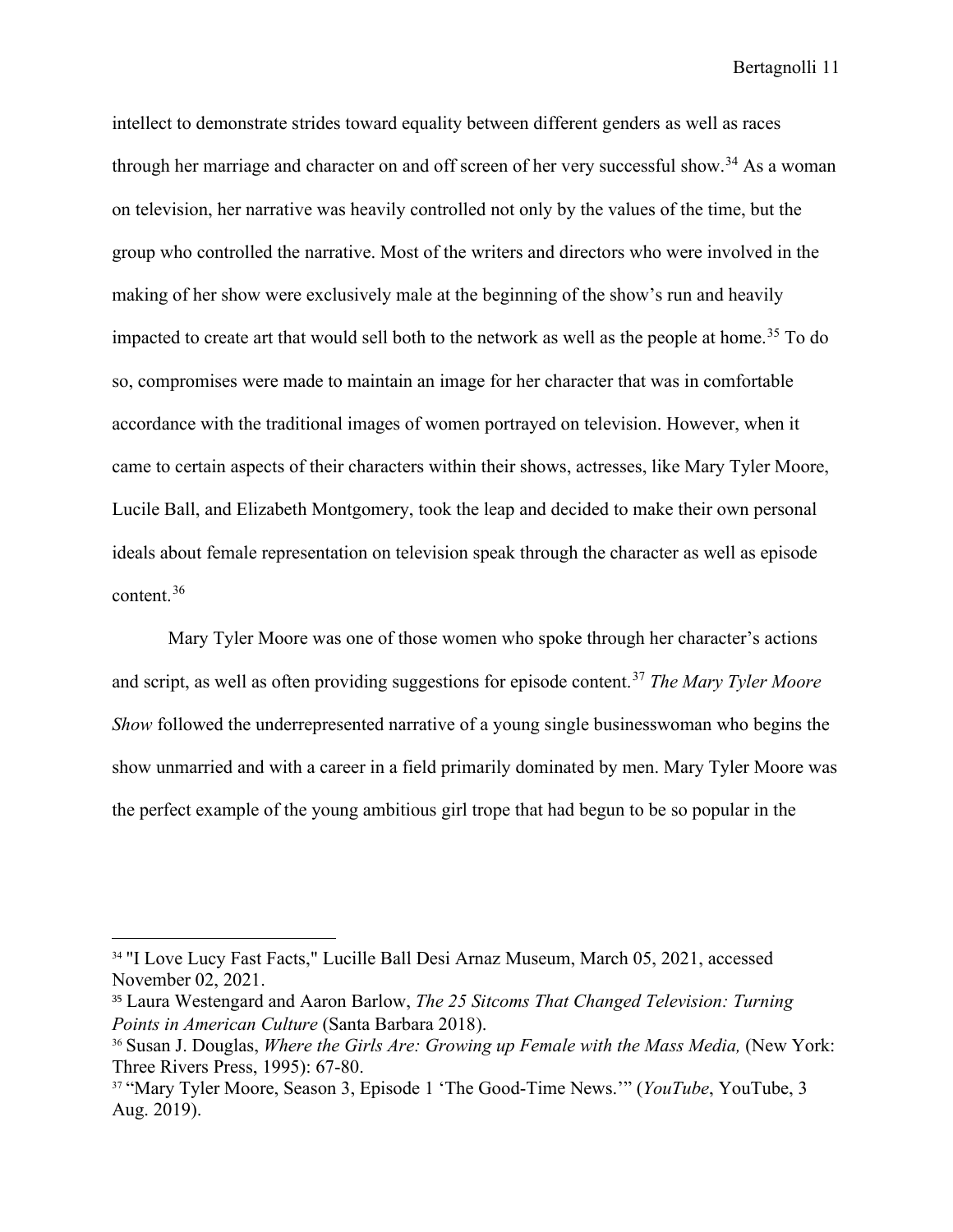media of the time;<sup>[38](#page-13-0)</sup> she was also known for making statements with her wardrobe on the show.<sup>[39](#page-13-1)</sup> When asked about their time on the show within interviews of the time, many of the women who did appear on popular talk shows, such as Elizabeth Montgomery's appearance on the Mike Douglas Show,<sup>[40](#page-13-2)</sup> often, conversation lingered to the more traditional topics and considerations about what a woman would talk about. In the case of Montgomery's talk show appearance, throughout the course of her interview, Montgomery was asked very few questions that pertained to her work on the show. Rather than ask about the job or the character she was portraying on *Bewitched*, Mike Douglas opted to point out her husband's work as the director and the fact that she had recently become a mother; even at one point inquiring as to how she is able to adequately continue acting while having a child to take care of.<sup>[41](#page-13-3)</sup> This interview is merely one illustration of how confined women were to their traditional roles as mothers and wives even when they were clearly rebelling against such stereotypical lives. This is complexly lost on the interviewer, Mike Douglas, because during the time of this interview, the societal norm was not to see a woman's career as her priority.

While Montgomery did indeed have a family and was a mother, this was one aspect of her multifaceted personality that interviewer Mike Douglas chose to focus on. Because of the slow shift in the understanding of the role of women at the time, Mike Douglas, along with other popular interviewers, tended to stick to the comfortable and known territory when interviewing women.<sup>[42](#page-13-4)</sup> This included topics on family and motherhood, such as was demonstrated as the topic

<span id="page-13-0"></span><sup>38</sup> Katherine J. Lehman, *Those Girls: Single Women in Sixties and Seventies Popular Culture*  (Lawrence, Kan.: University Press of Kansas., 2011): 3-4.

<span id="page-13-1"></span><sup>39</sup> Ibid, 6-14.

<span id="page-13-3"></span><span id="page-13-2"></span> $40$  Elizabeth Montgomery and Mike Douglas, "The Mike Douglas Show," (April, 1966).  $41$  Ibid.

<span id="page-13-4"></span><sup>42</sup> Katherine J.. Lehman, *Those Girls: Single Women in Sixties and Seventies Popular Culture*  (Lawrence, Kan.: University Press of Kansas., 2011): 145-149.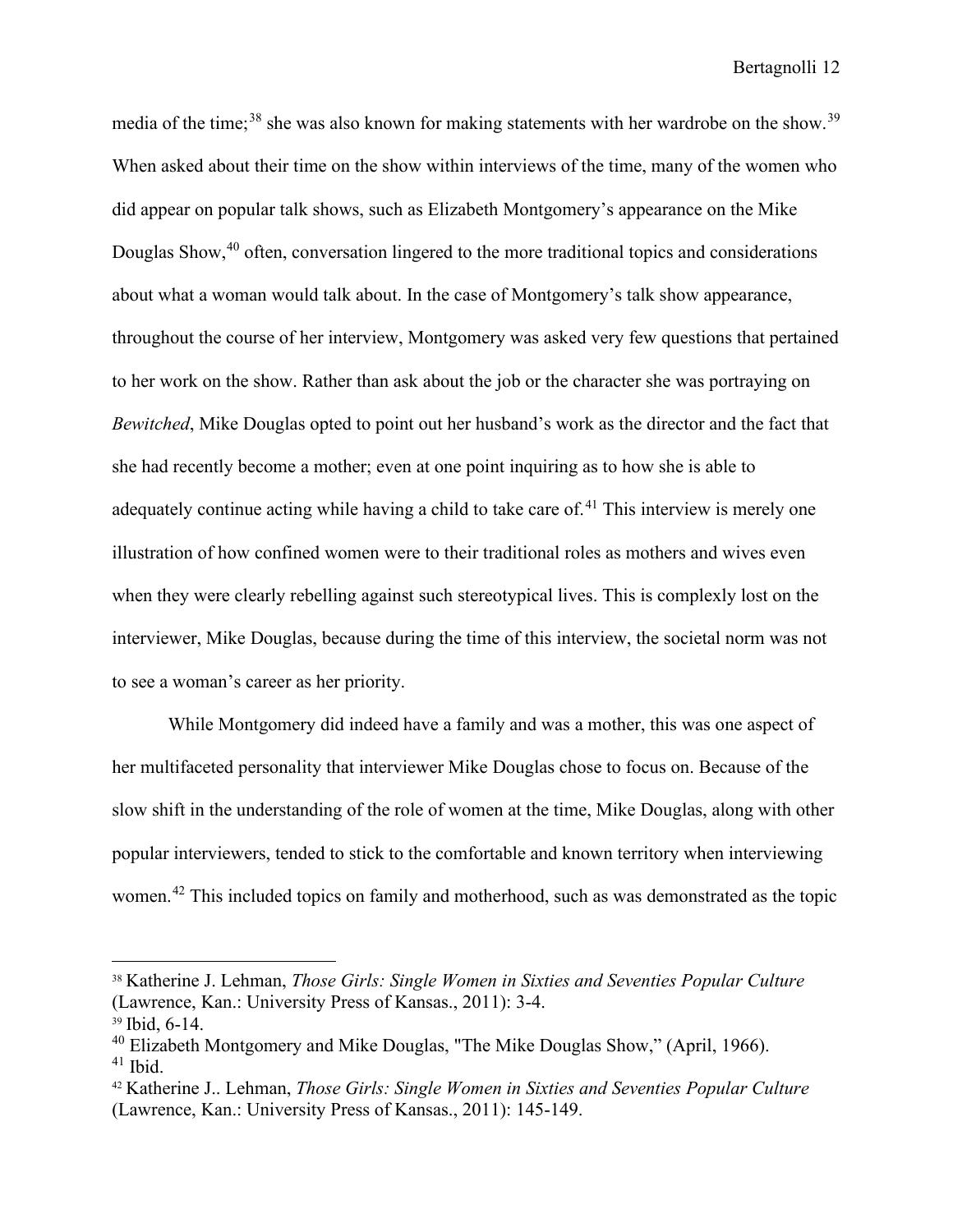of conversation from the interview as mentioned above. In support of this understanding of misunderstanding of the modern push for more equality between genders, Diana Miller argues in her article entitled "Masculinity in Popular Sitcoms, 1955-1960 and 2000-2005<sup>"[43](#page-14-0)</sup> that the expectations of masculinity as showcased in popular sitcoms in the 1950s-1960s were also detrimental to the images of women that were being portrayed. It essentially brings up the fact that women were used as a foil to the men in sitcoms. Men were put in the roles of the masculine providers with little emotional availability while women were propagated as the emotional nurturer and domestically passive role. This is possibly because the other job of provider was already filled by the man, so to even out the home, the writers felt that men and women must be separate in their abilities. This was as much a reflection of the necessity of mirroring popular society at the time as it was a situation of convenience; however, this modern approach to looking at classic 1950s-1960s television does not account for the thoughts of the people who consumed it.[44](#page-14-1) The reality of women leaving the home to pursue jobs and a life outside of their roles as mother and wife were just beginning to sweep the nation, as was the influence of such ideals on popular television.

#### **Part 4: Mirroring Socio-Political Change**

Women like Ball, Montgomery, and Moore used their representation on television at this time to provide visibility to social and political issues at this time that indirectly assisted the second wave of feminism that was taking hold in America in the 60s and 70s. Women on television at the time were playing these roles while grasping at whatever chance they could get

<span id="page-14-0"></span><sup>43</sup> Diana Miller, "Masculinity in Popular Sitcoms, 1955-1960 and 2000-2005." *Culture, Society and Masculinities* 3, no. 2 (2011): 141–59.

<span id="page-14-1"></span><sup>44</sup> Laura Westengard and Aaron Barlow, *The 25 Sitcoms That Changed Television: Turning Points in American Culture* (Santa Barbara 2018).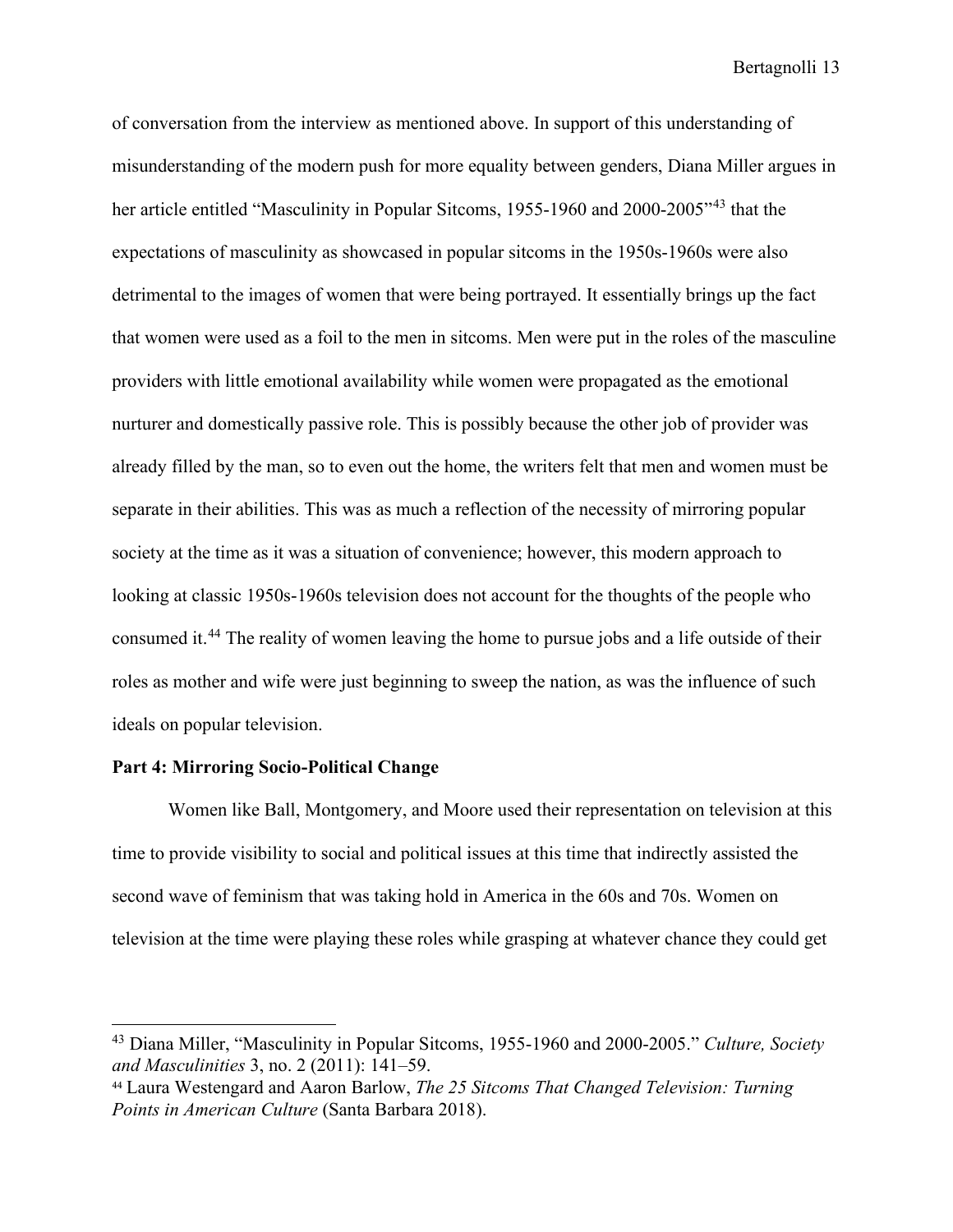to change their character's narrative from that of their parent's generation to one that better reflected the changing of the times. One that showed how women were not apathetic to important issues such as politics, careers, and their own liberties.<sup>[45](#page-15-0)</sup> This ambition was not only a thought on the minds of the women representing American women on television at the time, but also heavily intertwined with the political and social atmosphere. This became abundantly clear in the mid 1960s when the Equal Rights Act was being drawn up and presented to Congress.[46](#page-15-1)

The Equal Rights Act of 1964 came at a time when much tension between women and minorities fighting for equality against a society rooted in sexism and racism. It also came into public interest shortly after President Kennedy created the President's Commission on the Status of Women in 1963 to access the state in which women were treated and supported by American society to better their living standard.<sup>[47](#page-15-2)</sup> It was in 1963 that the Equal Pay Amendment was also added to amend the Fair Labor Standards Act. The amendment, that was signed by President Kennedy on June  $10<sup>th</sup>$ , 1963, was meant to address gender pay disparity, aiming to create a more equitable labor force when it came to pay.<sup>48</sup> According to the Bureau of Labor Statistics and Commerce, in 1968 there were over 29 million women working, making them approximately 40 percent of the workforce.[49](#page-15-4) However, women were reported to be making 58.2 percent of what men were making in wages for doing much of the same jobs.<sup>[50](#page-15-5)</sup> The humor that made sitcoms so

<span id="page-15-0"></span><sup>45</sup> Katherine J.. Lehman, *Those Girls: Single Women in Sixties and Seventies Popular Culture*  (Lawrence, Kan.: University Press of Kansas., 2011): 132-133.

<span id="page-15-1"></span><sup>46</sup> Mary Lou Thompson and Lucinda Cisler, *Voices of the New* Feminism (Boston: Beacon Press, 1971): 77-80.

<span id="page-15-2"></span><sup>47</sup> United States. President's Commission on the Status of Women. *American Women: Report of the President's Commission On the Status of Women* (1963).

<span id="page-15-3"></span><sup>&</sup>lt;sup>48</sup> "History," United States Department of Labor, accessed November 02, 2021.

<span id="page-15-4"></span><sup>49</sup> Mary Lou Thompson and Lucinda Cisler, *Voices of the New* Feminism (Boston: Beacon Press, 1971): 77.

<span id="page-15-5"></span><sup>50</sup> Ibid, 77.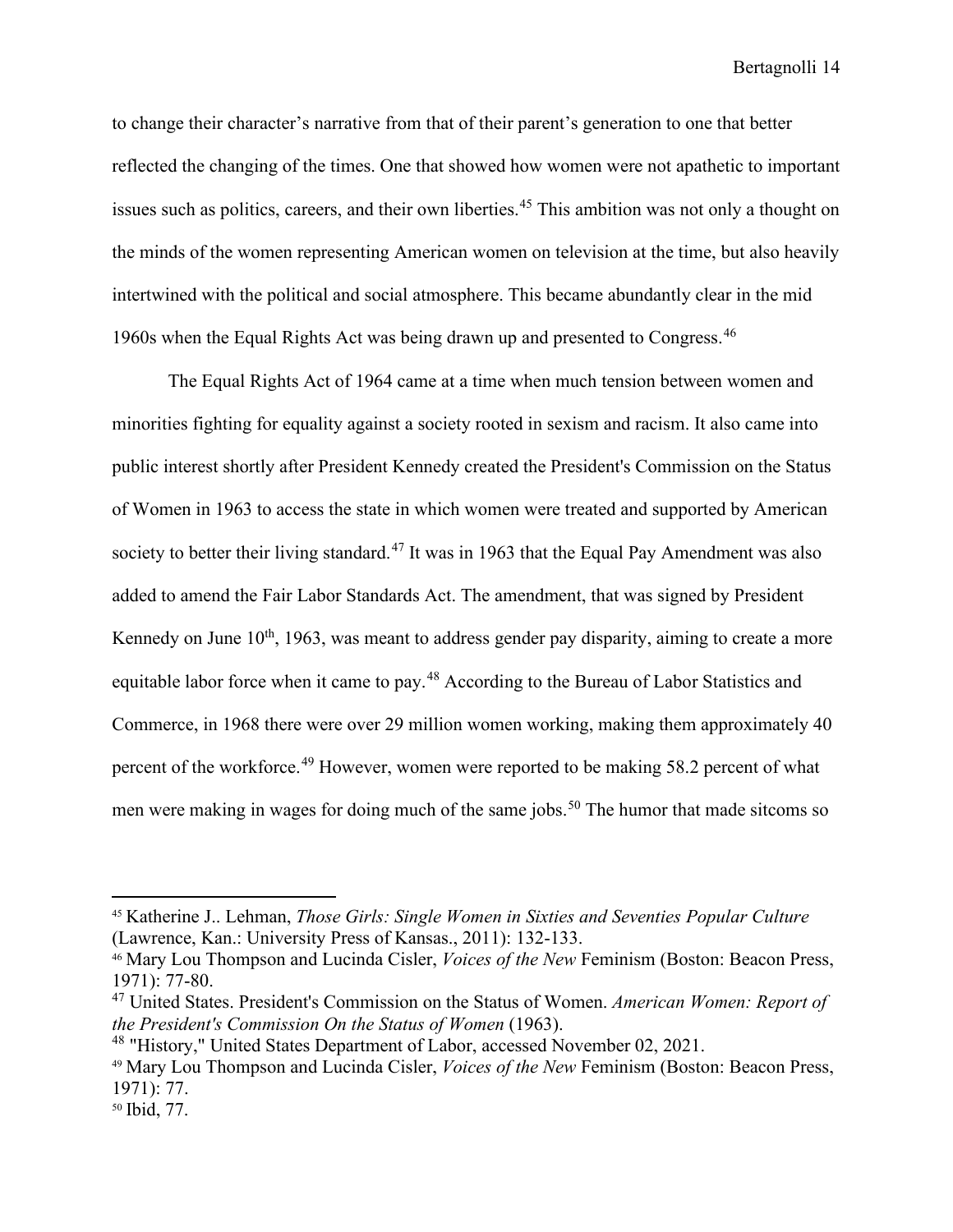popular with the American people thrived upon bolstering these issues surrounding the unequal status of women and minorities as the lesser group; however, in the latter half of the 1960s into the 1970s, television began addressing concerns such as those surrounding the equitable treatment of workers regardless of their gender as well as the necessity to pay people equally if two are doing the same job, regardless of gender.

Noted as the second wave of Feminism, this social movement throughout the 1960s-1970s aimed to establish a more equal place for women within America society. The position that women had been occupying in the American public until then had until then been often subordinately trading behind the patriarchal driven system. This was a time in which women began to make their voices heard by getting involved more in the work force and putting themselves in positions of power and visibility. Being a leading lady on screen was just one of these ways that actresses like Ball, Montgomery, and Moore were able to gift themselves to the narrative of women who were challenging the status quo. It was more common for women to be finding roles outside of being an obligatory caretaker for others and began finding ways to take care of themselves. As Susan Douglas remarks in her book, where the girls are, "Since viewers had been socialized to regard female sexuality as monstrous, television producers address the anxieties about letting it loose by domesticating the monster, by making her pretty…and playing the…situation for laughs."[51](#page-16-0) This display of feminine power, although it was revelation art, was fraught with the implication that women were capable of much more than their male counter parts were allowing them display or utilize. This became a major topic of he time, even

<span id="page-16-0"></span><sup>51</sup> Susan J. Douglas, *Where the Girls Are: Growing up Female with the Mass Media,* (New York: Three Rivers Press, 1995), 126.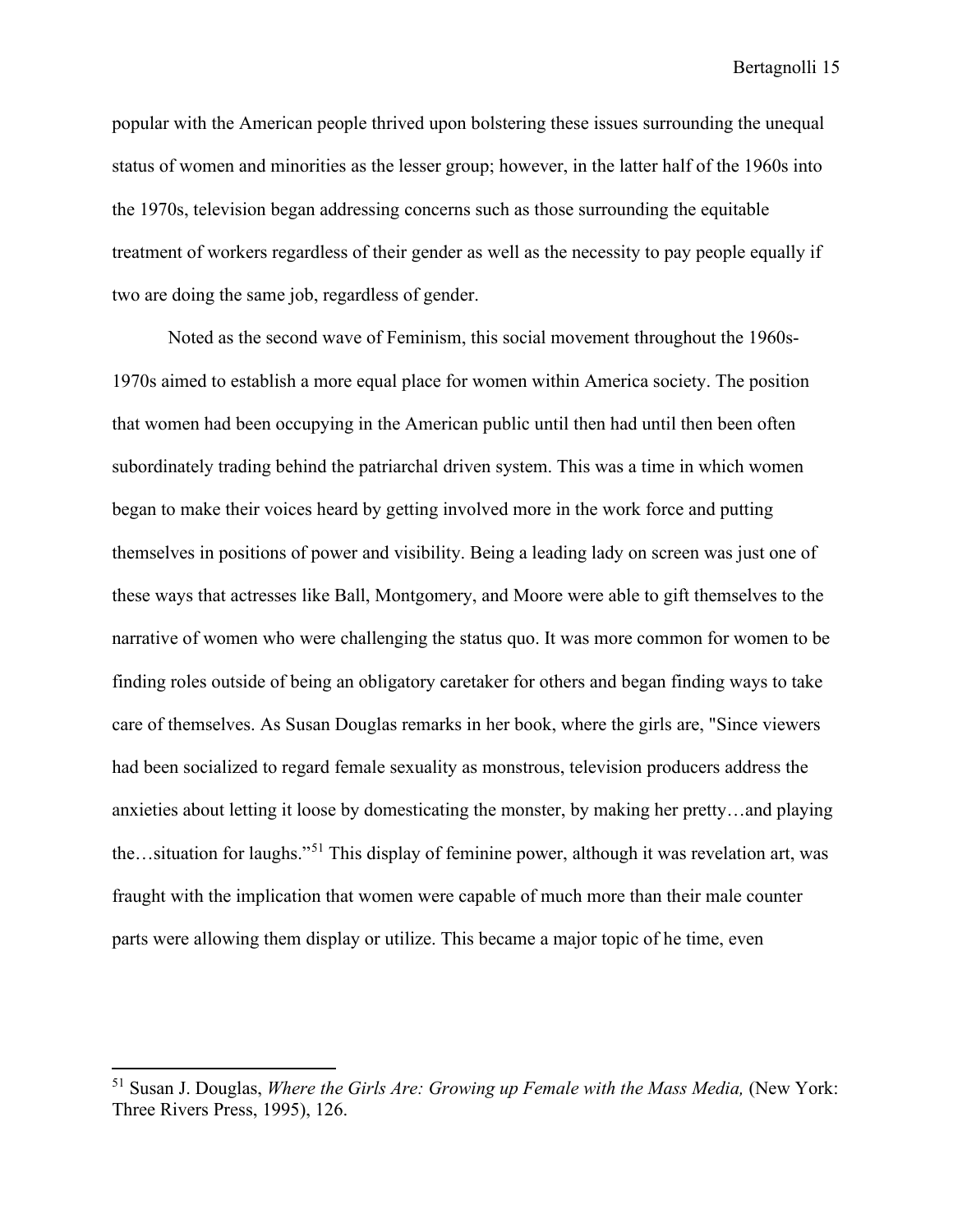eventually being addressed by specific legislation during the Kennedy administration which was lobbied to do something the address such inequality.

While adhering to the understanding of what a typical suburban couple should demonstrate in their day to day lives, *I Love Lucy*, with the help of the title actress herself Lucile Ball, managed to charter unknown territory for a daytime television show. Actor Desi Arnaz, who also happened to be married to Ball during the entirety of the show's run, was a Cuban American man; making *I Love Lucy* the first show to feature a multiracial marriage on American Television.[52](#page-17-0) By including this element, *I Love Lucy* expanded representation on the show to include more members of American viewers, while still catering to known and comfortable representation of the typical American and American family most often seen on screen at the time.

The challenging of the legal and social constructs surrounding interracial marriages in America at the time was met with distain by much of the American people. Lucille Ball and Desi Arnaz were pioneers on television and in American society for interracial partnerships as they were married many years before the landmark court case in 1967, *Loving v Virginia*. [53](#page-17-1) In this case it was ruled unconstitutional to prohibit interracial marriages under the Equal Protection and Due Process Clause of the 14th Amendment.<sup>[54](#page-17-2)</sup> With a decision such as this more than a decade in the future from when *I Love Lucy* first aired, the ideas surrounding marriage between people of different ethnicities and nationalities was not something that much of the American public was widely accepting of. After concerned were raise about potential negative response from the viewers on Arnaz's background as well as the couple's relationship within the show were raised,

<span id="page-17-0"></span><sup>52</sup> "I Love Lucy." *The Aggie*, 28 Nov. 2016, https://theaggie.org/2016/11/27/i-love-lucy/.

<span id="page-17-2"></span><span id="page-17-1"></span><sup>53</sup> "Loving v. Virginia." Oyez. Accessed October 3, 2021. https://www.oyez.org/cases/1966/395.  $54$  Ibid.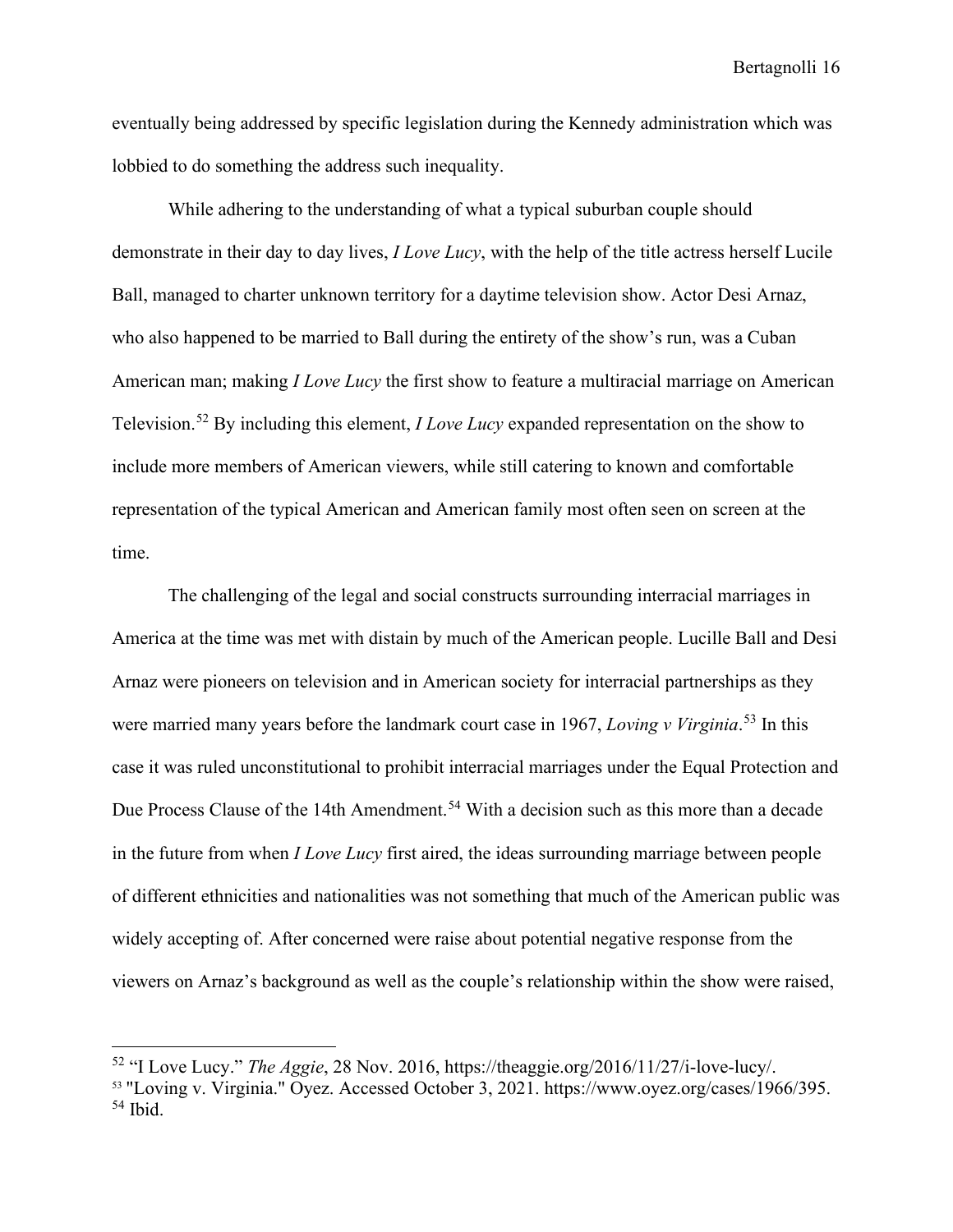Ball had to convince the network to hire Arnaz and air the show with an interracial couple.<sup>[55](#page-18-0)</sup> While this was no fight within a court of law like in the case of the landmark decision in *Loving v Virginia* to come, Ball's decision to fight the network on the issue of hiring Arnaz proved to be instrumental in providing one of the more diverse casts on television at the time. Ultimately, Arnaz went on to star for the entirety of the shows run alongside his then wife, making television history while also opening the door to a more diverse and inclusive narrative of storytelling for the show and its viewers.<sup>[56](#page-18-1)</sup> Very few multiracial actors were included in the television industry as actors on screen, so the representation that Arnaz was providing for people of color as well as immigrants at the time of the shows release was very impactful for both the network's understanding of the representation of diverse actors and their stories as well as the audiences understanding of this diversity.

Ball continued to challenge the television sphere to include more relevant material within the show that mirrored realistic and underrepresented stories the American social climate during the shows run. When Lucile Ball was pregnant during the filming of the first season of *I Love Lucy*, her real-life pregnancy was incorporated into the show. This not only made her the first female character in an American sitcom to openly discuss and show pregnancy, but also put her in the position to illustrate to viewers that women could be successful within their careers while navigating also motherhood. Radio and television columnist, Jack Gould of The New York Times remarked in a 1953 spread of his, "Far from ridiculing motherhood, "I Love Lucy" has made it appear one of the most natural and normal things in the world."[57](#page-18-2) This praise of the show

<span id="page-18-0"></span><sup>55</sup> "Filming the I Love Lucy Show." *American Cinematographer*, The American Society of Cinematographers, Jan. 1952, https://ascmag.com/articles/filming-the-i-love-lucy-show

<span id="page-18-1"></span><sup>56</sup> "Desilu: The Story of an Empire." *Parade* magazine, October 13, 1957. Lucille Ball and Desi Arnaz Collection, Music Division, Library of Congress.

<span id="page-18-2"></span><sup>57</sup> Jack Gould, "Weekly Radio and Television Column," (New York Times, January 16, 1953): 1.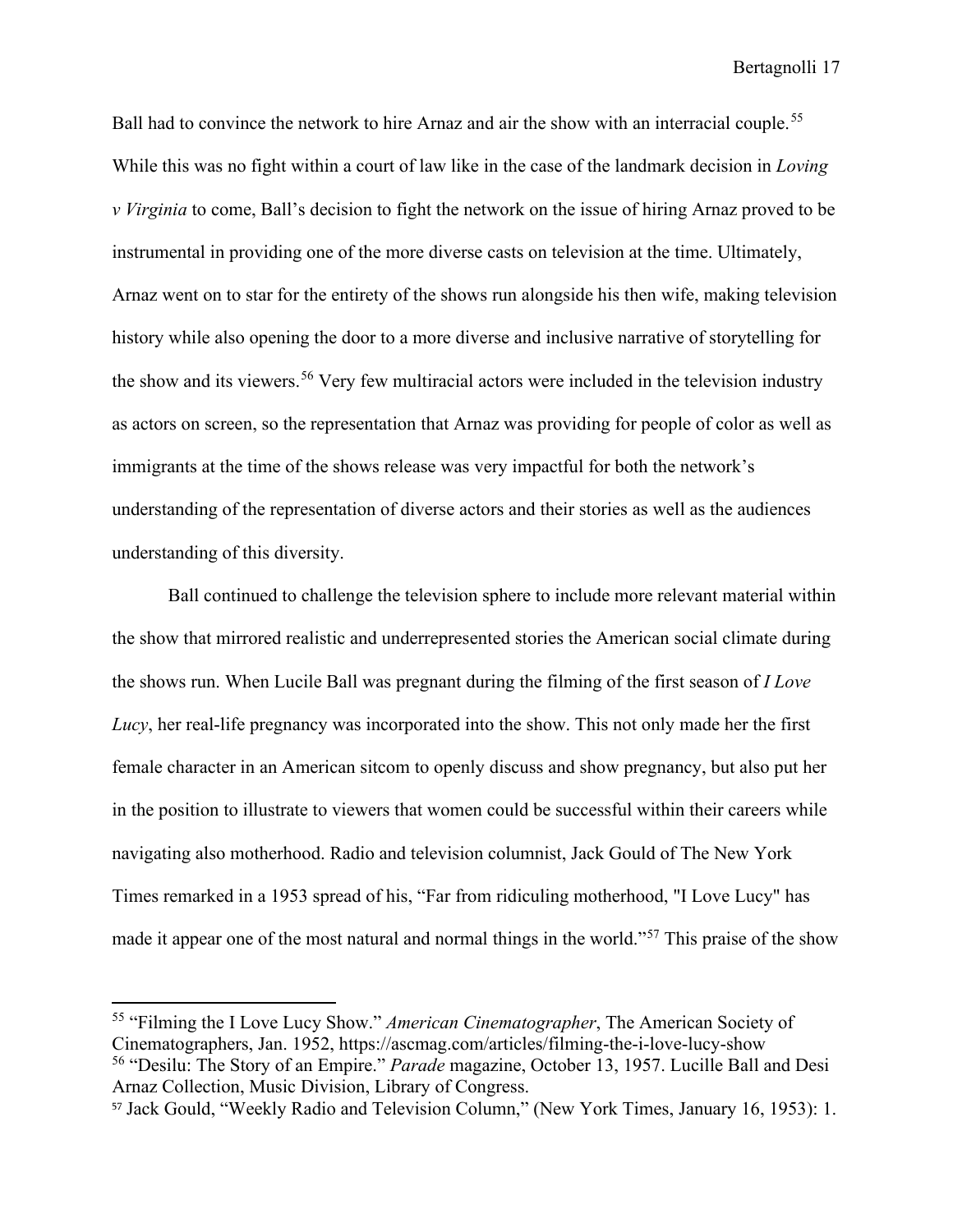extended to that of how Ball chose to portray her character through periods in which her womanhood and motherhood was on through pregnancy.

As many viewers had yet to experience such a candid look into the subject on national television, Lucile Ball was making history while placing herself as a role model for women who wanted to prove their multifaceted nature of retaining their identities while also taking on the traditional roles of motherhood. As described in Kristi Rowan Humphry's analytical book, *Housework and Gender in American Television*, the constructs of feminism and motherhood at this point in history tended to find themselves either at odds or in a balancing act of switching between roles; there was no example of how to do both.<sup>[58](#page-19-0)</sup> Humphry's understanding of how women were viewed at this time was certainly put to the test within the I Love Lucy Show's plot quite often, giving viewers a female model of a multifaceted woman. Lucille Ball was a wife, a mother, an actress, and a comedian. Just because she was all of those things did not lessen her ability to do one over the other. It merely set her priorities in a slightly different path.<sup>[59](#page-19-1)</sup>

Through the pretense of comedy, The *I Love Lucy* show was able to showcase an alternative and multicultural American experience on air and do so in a conscious and understanding way for the audience it was appealing to. In an article from the *Philadelphia Inquirer* published shortly after the show's pilot episode aired, the newspaper reported that,

<span id="page-19-0"></span><sup>58</sup> Kristi Rowan Humphreys, *Housework and Gender in American Television: Coming Clean.* (Lexington Books, 2016): 8-10.

<span id="page-19-1"></span> $59$  An example of this compromise comes from the fact that while filming the show, Ball and Arnaz were adamant about filming the show in Los Angeles, due to the fact that their home was there and they wanted to be around for their daughter while not filming the show. This was odd for the time considering that most of the popular sitcoms in America were being filmed live on the East coast, specifically in New York, due to demand and the inability to broad cast to areas outside of a certain range. Knowing this, the couple held firm with the network that they would work out of the city that they lived in, coincidentally pulling more studios to film in the Los Angeles area.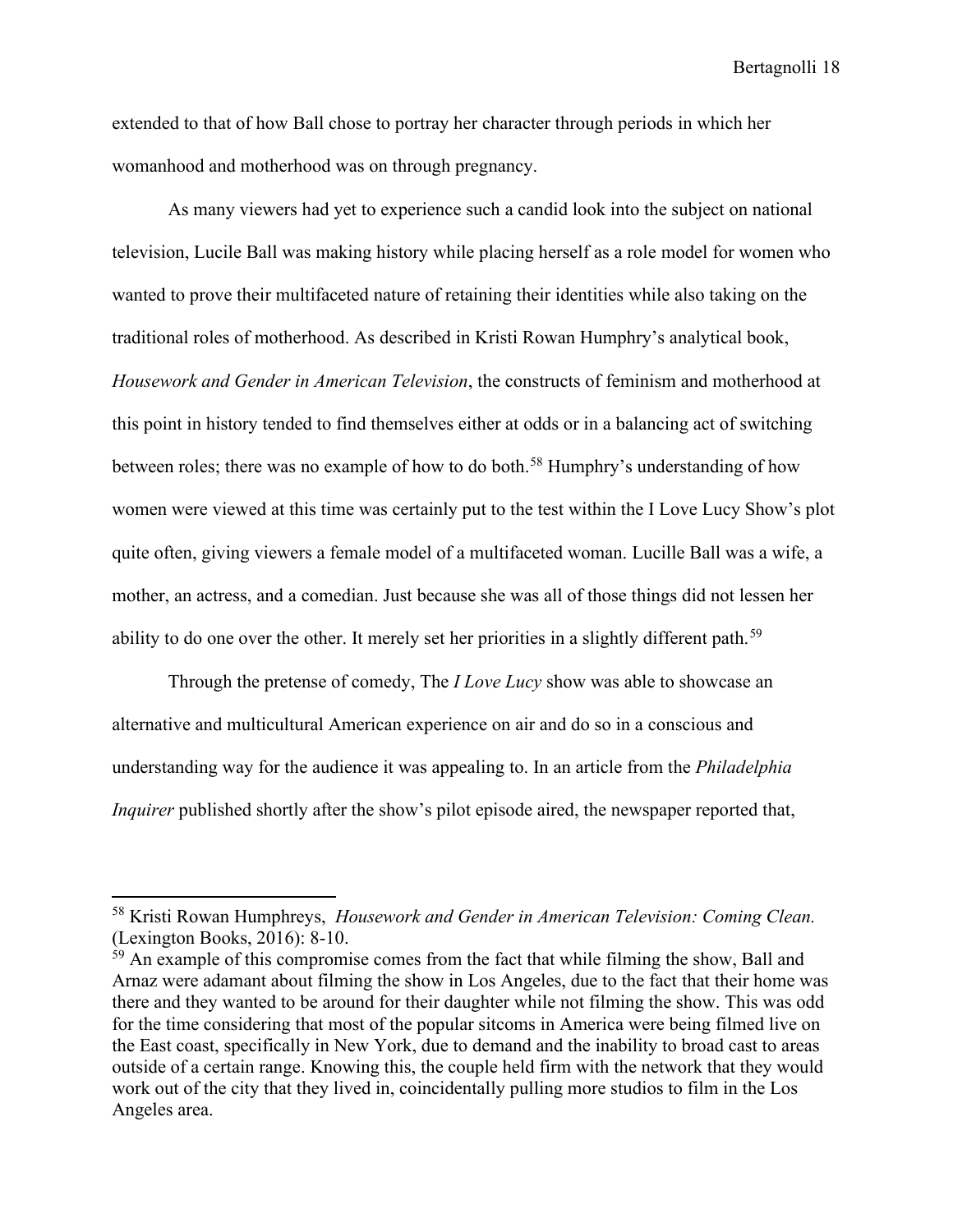"while the show won't win any prizes for advancing the art of television, it's bound to make a hit with viewers."<sup>[60](#page-20-0)</sup> While this blurb did acutely predict the way in which the show would be received by viewers, it grossly underestimated the impact that the *I Love Lucy* show would have on television and American popular culture surrounding not only the beginnings of the second wave of feminism, but the reconstruction of the understanding of American life.

### **Part 5: Bolstering the Advancement of Women Through Strategically Political Television**

This newfound freedom that women were experiencing in the world was being reflected in the television that they consumed. However, like their new liberties, female characters on popular television series were not simply give unbridled liberation from traditional female expectations. While the number of main female leads staring on their own primetime American television shows increased significantly in the 1960s, the control and power that they were given was no more than falsified powers firmly held in the captivity of the male gaze.

"All of the sudden, female characters in TV sitcoms were capable of magic. They had fantastic supernatural powers. This is more than just the ultimate in kitsch or the triumphs of special effects. If we put these TV shows and the impulses behind them on a shrink's couch for a minute, we see that a significant proportion of the pop-culture moguls were trying to acknowledge the impending release of female sexual and political energy, while keeping it all safely in a straitjacket." $61$ 

Whenever women, like Samantha from *Bewitched*, used these powers outside the home, in the public sphere, the male world was turned completely upside down." This was the common trope given to most of the female driven, popular shows in the 60s. Women were finally given power and liberation, but only in such a way that did not affect public spaces. "Seemingly normal

<span id="page-20-0"></span><sup>60</sup> Walter Annenberg, editor. "I Love Lucy Premier." *The Philadelphia Inquirer*, (22 Oct. 1951): 22–22.

<span id="page-20-1"></span><sup>61</sup> Susan J. Douglas, *Where the Girls Are: Growing up Female with the Mass Media,* (New York: Three Rivers Press, 1995): 126.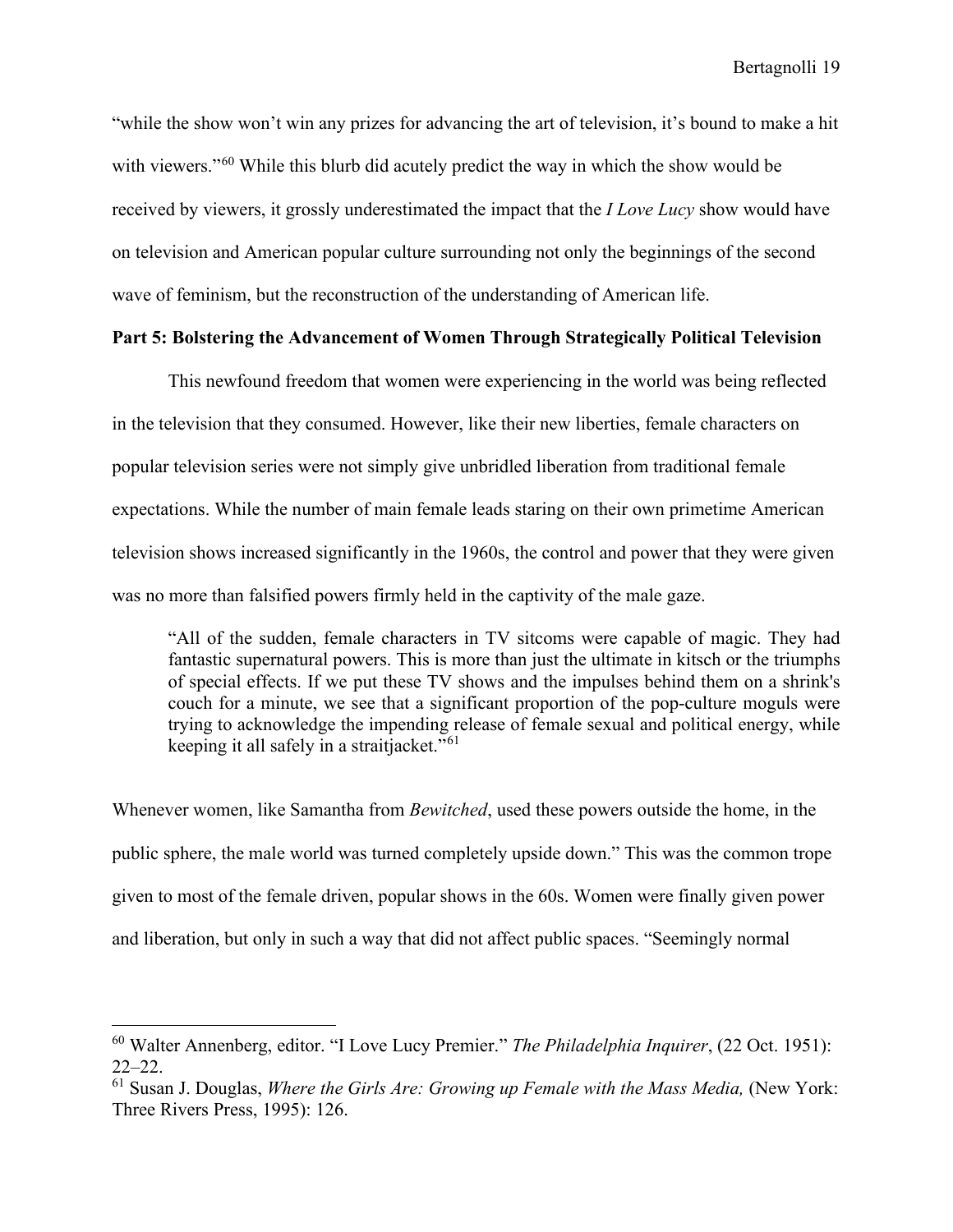looking female characters possessed magical powers, which men bagged them not to use; if women did use them, their powers had to be confined to the private sphere."<sup>[62](#page-21-0)</sup> Characters, such as Samantha from *Bewitched*, were capable of extraordinary things that their male counterparts were not. To keep the patriarchal side of society at ease with this major gift of power to the typically oppressed gender, they surround these characters with rules about when and how they were supposed to use their powers. Majority of the conflicts that occurred on these TV shows or because the woman was using her powers without the man's permission, and outside of the home.

These inequalities were on display in the sitcom *Bewitched,* which successfully navigated being independent of the status quo of the time, while also allowing women to be seen as being capable of more than what they appear. The show follows the newly married couple Samantha and Darrin Stevens in their day to day lives. Everything about them appears normal to the outside world; however, Samantha is anything but normal: she is a witch. In Season 1 Episode 1 of the show, *Bewitched*, moments after she informs her husband that she is a witch, Samantha is instructed to bury that side of herself and never use her magic again now that she is married: thus beginning the major reoccurring conflict of the show.

The plot of each episode follows a similar pattern; Darin or those around him create a problem for the Stevens and Samantha attempts to use her powers to fix it, but ends up making it worse. The episode always ends with a heartfelt lesson on not meddling with situations and Samantha gives her signature nose wiggle as she cheats by using her magic to successfully complete housework. Samantha is a representation of the transitional idea of the changing

<span id="page-21-0"></span><sup>62</sup> Susan J. Douglas, *Where the Girls Are: Growing up Female with the Mass Media,* (New York: Three Rivers Press, 1995), 125-126.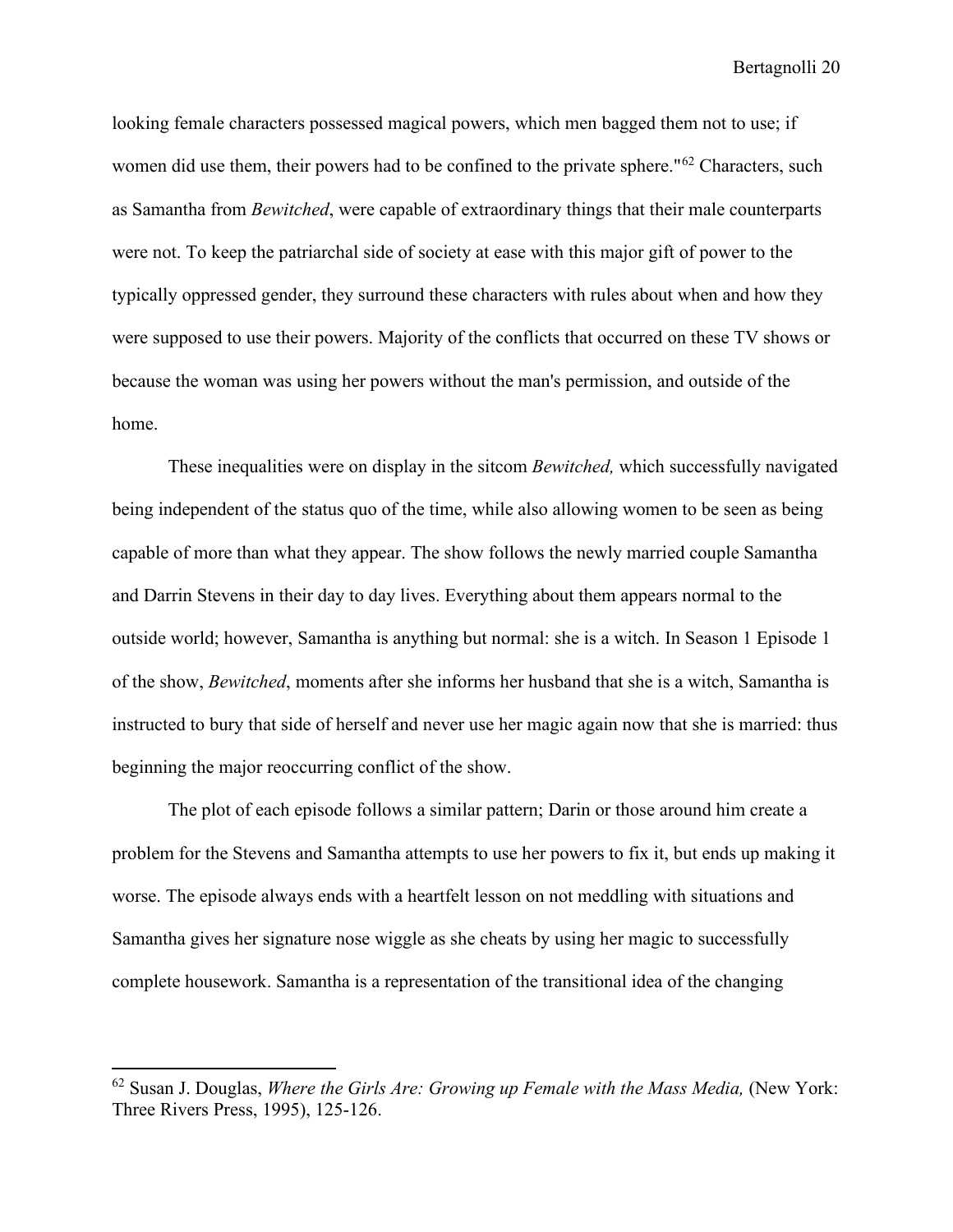expectations of women in society. Often, her husband is the real one making himself look like a fool rather than Samantha as she tries to fix things with her magical intervention. This understanding of the double standards for men and women in the show is discussed at length within Susan Douglas's work *Were the Girls Are*. Douglas argues that writers of *Bewitched* carefully crafted a family friendly show that maintained the understood normalcies of married life at the time while also introducing the whimsy of Samantha's powers, but in doing so, held a tighter leash on the character herself. $63$ 

In her critical analysis of the show, Douglas affirms that, "Samantha embodied important contradictions…She was at once traditional and modern."[64](#page-22-1) Faced with the sudden and intense changes surrounding women's role in America, Samantha's character on the show began falling a bit behind in the times on the show as other popular television shows began showcasing their women getting jobs and being independent. Samantha, already set in her narrative, would have been disingenuous to begin changing to meet the modern audience's approval. Caught between compromising their classic character and losing their audience for the show, producers decided to introduce a new kind of woman entirely. In season 2 episode 18, Samantha gives birth to a daughter, named Tabitha, and her cousin, Serena, is introduced as a new character within the show.[65](#page-22-2) Both of these events prove to be significant, because the show was able to represent Samantha as a mother and introduce motherhood as a theme for later episodes, while also introducing Serena as an answer to the need to modernize the show with the times. Serena is

<span id="page-22-0"></span><sup>63</sup> Susan J Douglas, *Where the Girls Are: Growing up Female with the Mass Media,* (New York: Three Rivers Press, 1995): 126-133.

<span id="page-22-1"></span> $64$  Ibid, 128.

<span id="page-22-2"></span><sup>65 &</sup>quot;Bewitched S02E18 "And Then There Were Three"," Dailymotion, March 10, 2018, accessed November 02, 2021.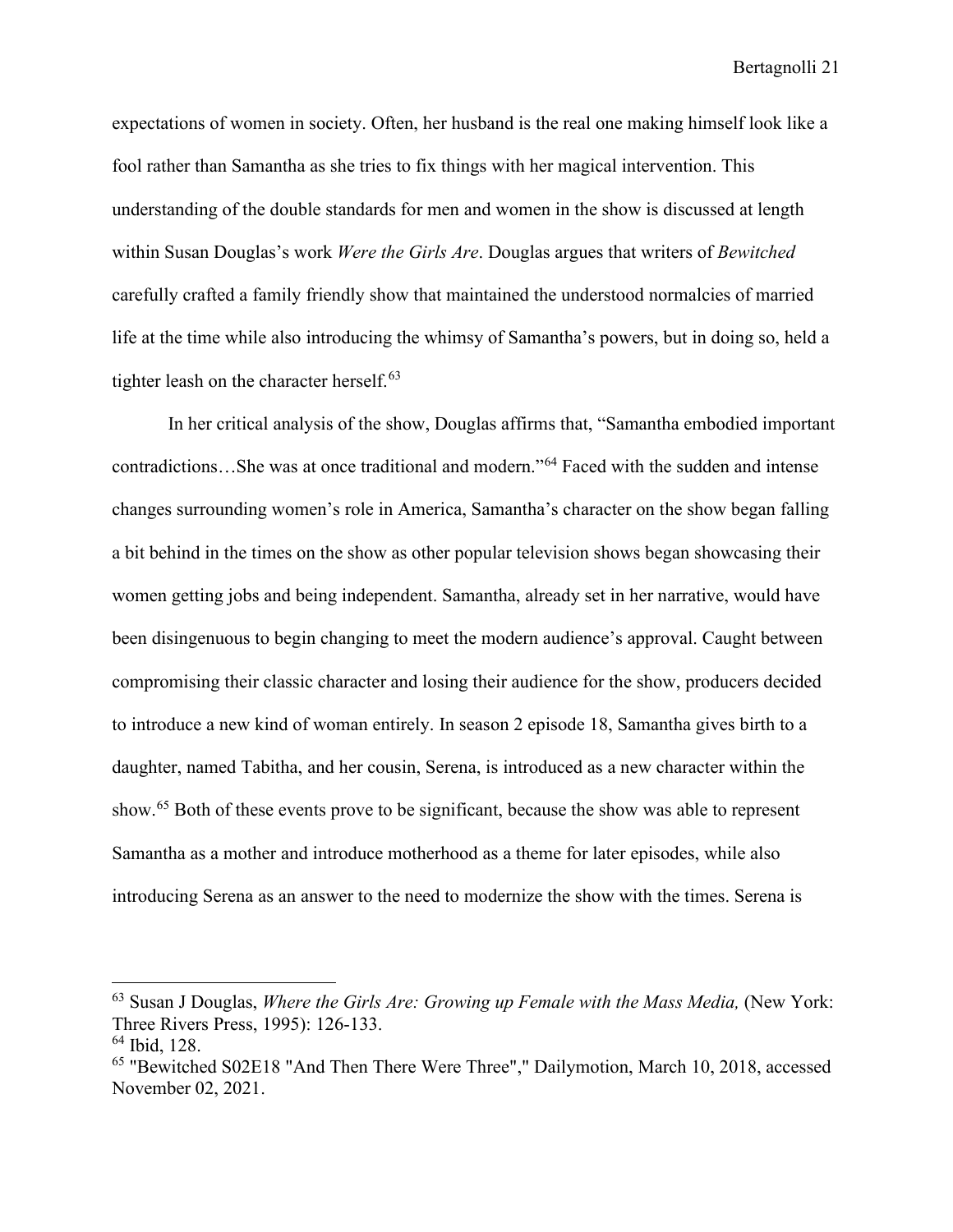introduced as a foil to Samantha and is also played by Montgomery herself. By maintaining the lead character's personal integrity and introducing her opposite in the form of a character played by the same main actress, the writers and producers of *Bewitched* made the best of their situational need to progress with the times.<sup>[66](#page-23-0)</sup> While Samantha continued to represent traditional womanhood and the ideals of the previous generation, Serena became the face of the new age as a single and strong female character with little regard for following the status quo. This was the type of character that the public was beginning to express a desire for seeing as such shifts in the understanding of femininity were playing out in America's socio-political sphere.

In an appearance on The Merv Griffin Show in December of 1970, Elizabeth Montgomery discussed her favorite episode of Bewitched, "Sisters at Heart."[67](#page-23-1) It was revealed on this talk show appearance that the concept for the episode came from a real like interaction that Montgomery and Ashner, who were at the time married and working on the show together, had with a fan of the show. The premise of the episode follows Samantha and Darren's daughter, Tabitha, and a friend of hers from school named Lisa. Tabitha and Lisa encounter a bully on their playground who makes fun of the pair for being friends because Tabitha is white, and Lisa black. Tabitha eventually settles the issue with the bully by using her witchcraft to give her and her friend polka dots on their skin to prove that they are in fact the same after all, and that what they look like should not have to prove their equality. Montgomery commented on her pride for the episode saying that, "There were times when I certainly would have liked to have gotten a little bit more political. But there were certain parameters that we could not pass…the feeling

<span id="page-23-0"></span><sup>66</sup> Douglas, Susan J. *Where the Girls Are: Growing up Female with the Mass Media.* (New York: Three Rivers Press, 1995) p.126-133.

<span id="page-23-1"></span><sup>67</sup> Herbie Pilato, *Twitch Upon a Star. The Bewitched Life and Career of Elizabeth Montgomery*  (Lanham: Taylor Pub., 2013): 212-215.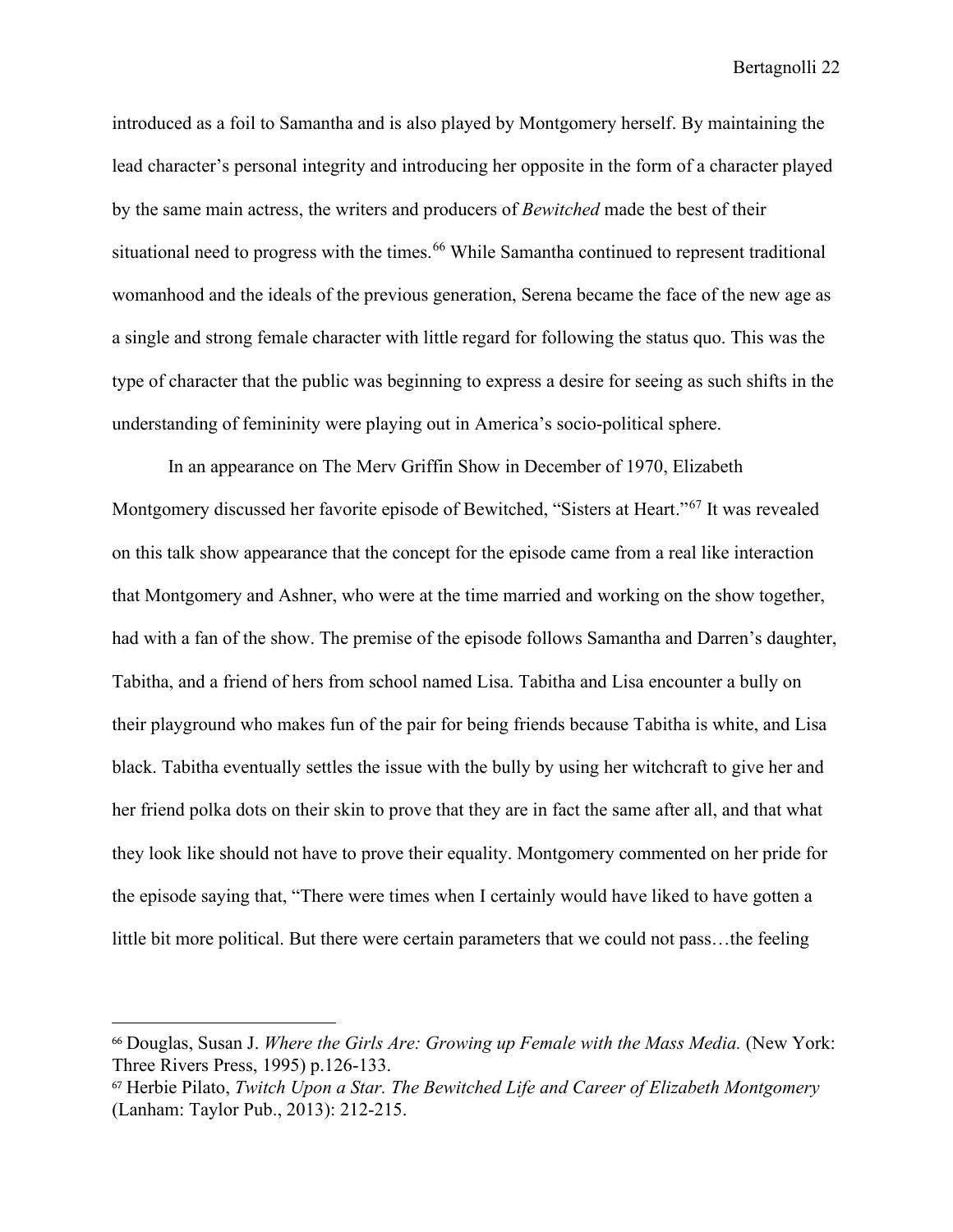that *Maybe if I do help [it] wouldn't be so bad if the end result was okay*."[68](#page-24-0) Through this statement, Montgomery voices the problem that many actors faced at the time; that they understood their potential for good by speaking up about certain politically relevant issues, yet understood that within their role as actors, it was difficult to distinguish when it was socially acceptable to do so, and when it was overstepping.

During the height of the civil rights movement, the *Bewitched* episode "Sisters at Heart" demonstrated solidarity and the expulsion of prejudice between races. The episode was met with both criticism and praise from the public, with the latter being the reason show won a Governor's Award at the *23rd Emmy Awards*. [69](#page-24-1) Montgomery voiced in this interview the key point surrounding the additions of characters and difficult themes to the series in their attempt to connect with their audiences, saying "*Bewitched* was not about cleaning up house, zapping up the toast...and flying around the room. It was about...difficult relationship[s]."<sup>[70](#page-24-2)</sup> By showcasing These relationships, *Bewitched* earned itself and the *ABC* network a place in America's heart. The show's popularity jump started the network's recognition, allowing for it to produce many successful shows and beginning the legacy that allows the network to still be a prominent channel today.<sup>[71](#page-24-3)</sup>

It is notable that *Bewitched* first aired not so long after the publication of Betty Friedan's *The Feminine Mystique*, a work in which ordinary middle-class women were given a voice and a platform to discuss the ways in which the mundane feminine role they found themselves

<span id="page-24-0"></span><sup>68</sup> Herbie Pilato, *Twitch Upon a Star. The Bewitched Life and Career of Elizabeth Montgomery*(Lanham: Taylor Pub., 2013): 214.

<span id="page-24-1"></span><sup>69 &</sup>quot;Nominees / Winners 1971," Television Academy, |PAGE|, accessed November 02, 2021, https://www.emmys.com/awards/nominees-winners/1971)

<span id="page-24-2"></span><sup>70</sup> Herbie Pilato, *Twitch Upon a Star. The Bewitched Life and Career of Elizabeth Montgomery*(Lanham: Taylor Pub., 2013): 214.

<span id="page-24-3"></span><sup>71</sup> Ibid, 209.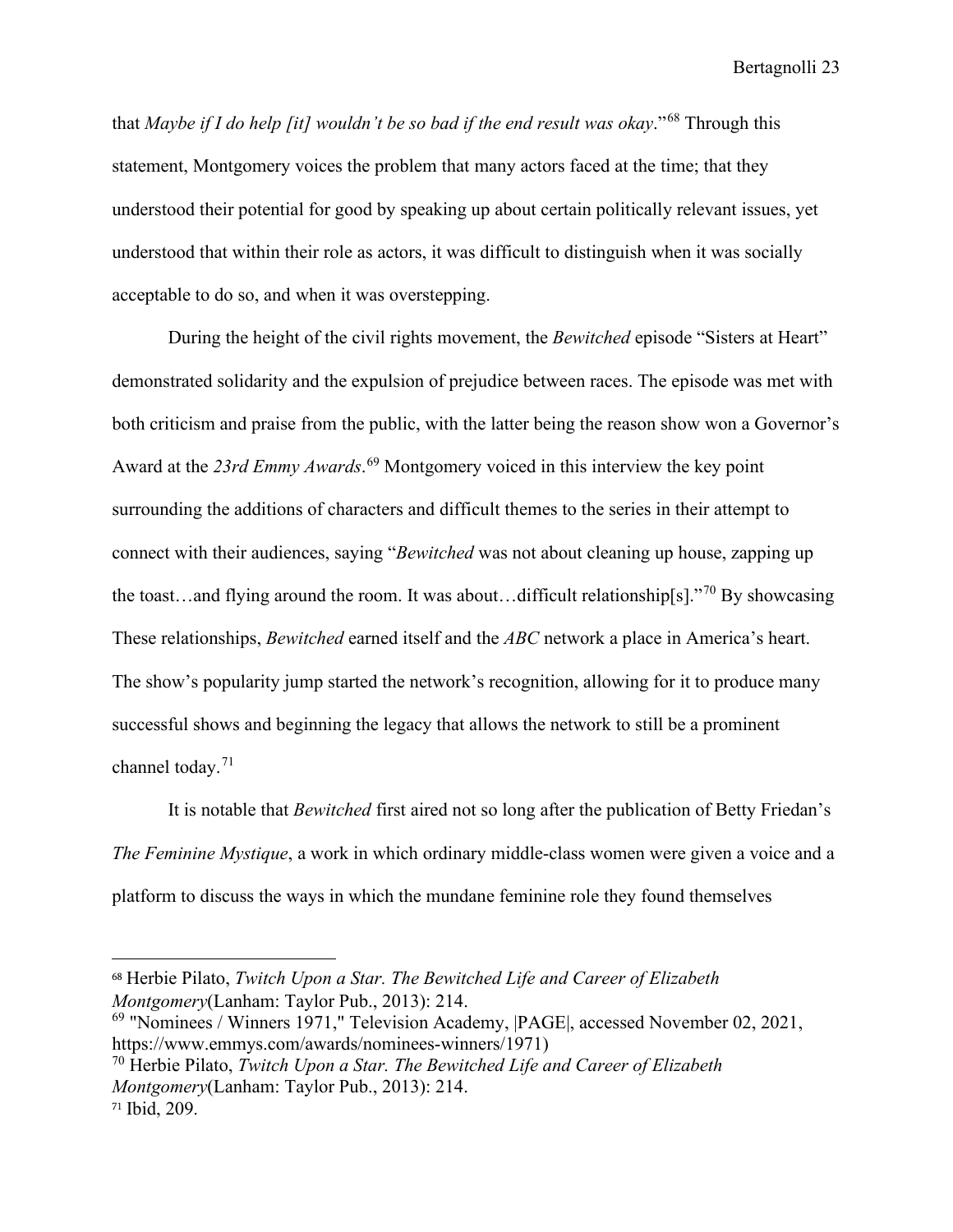confined to within American society was suffocating and untenable. The confinement describes by Friedan as well as the many women she interviewed throughout the course of her work affirmed the broken nature of the current role of women as homemakers and housewives. The same audiences that were reading Friedan's work were also being exposed to the popular sitcoms of the time such as *Bewitched*. As Friedan demonstrated, this type of lifestyle was being ushered out by women who wanted more than to be confined to a singular role. Women wanted to show their multifaceted natures as more than just nurturers. Viewers were tuning into a representation of an American experience for women in which compromises were beginning to be made on both sides of marital relationships.

#### **Part 6: Visibility for Working Women**

By playing the role of Samantha Stevens, Elizabeth Montgomery received appreciation outside the show for her role model appearance on television for female viewers from critics and interviewers alike. In the previously mentioned interview on *The Mike Douglas Show*, Douglas interviewed Montgomery on the challenges and success of playing the role as well as how it was affecting her personal like, referencing her motherhood and asking if her two occupations, one as a mother and the other as an actress, often clashed. Her reply was more directed toward the work aspect of her role in the show but was very forthcoming on the challenges of balancing motherhood and a career.<sup>[72](#page-25-0)</sup> By talking candidly about her experiences on her popular television show, being a career woman while also balancing such a thing with motherhood is yet another way in which she illustrated feminine strength outside of her character. When asked very little about her work and more about her family within the interview, she politely diverted the conversation back to the work. By doing this, she shown a light on the nature of women in the

<span id="page-25-0"></span><sup>72</sup> Elizabeth Montgomery and Mike Douglas, "The Mike Douglas Show," (April, 1966).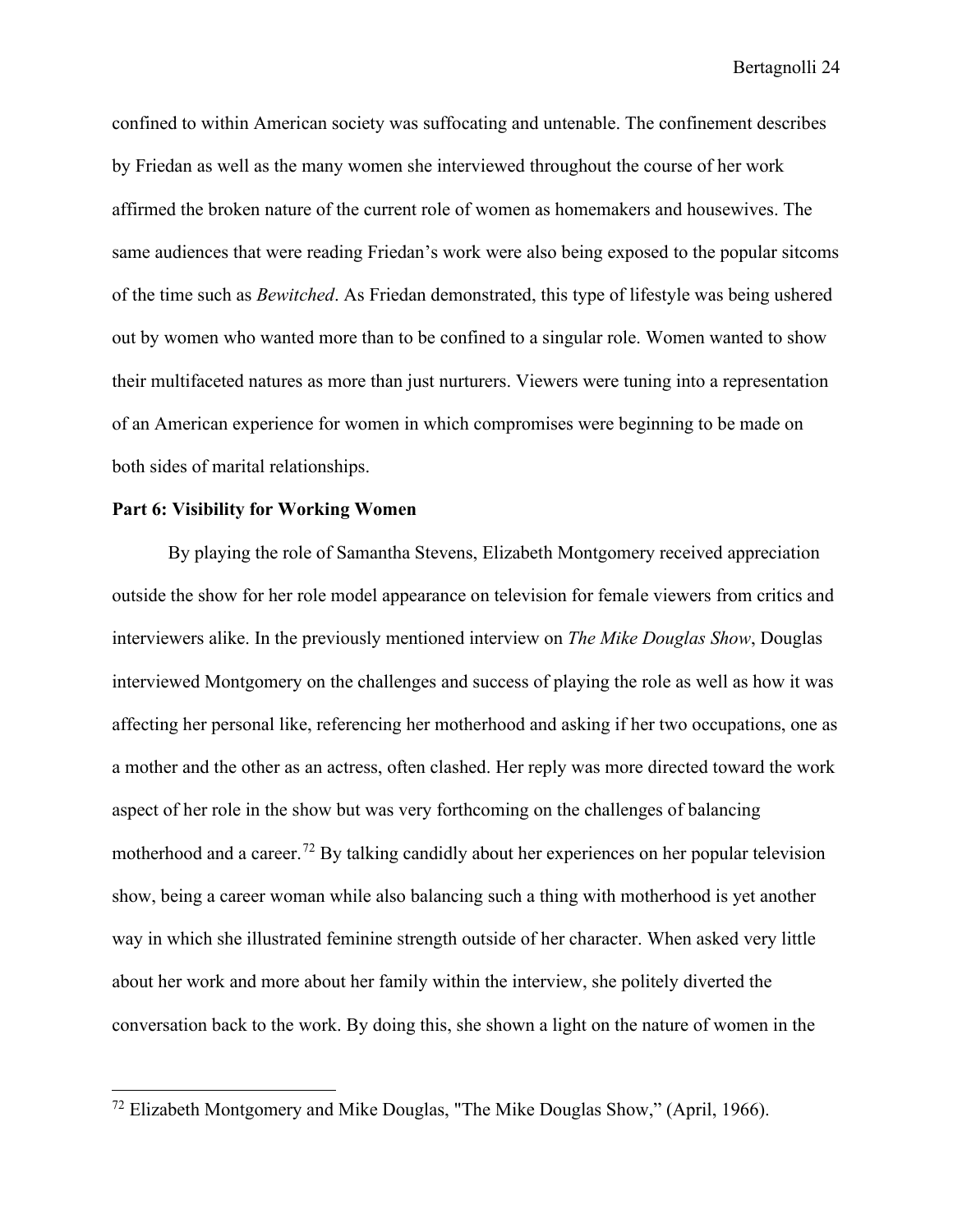workplace as always carrying around the stigma of being a homemaker rather than a contributor to the workforce.

With a surge of women entering the workforce in the 1960-1970, representation of women shifted on screen to fit this new understanding of feminism that was developing. The Mary Tyler Moore Show introduced a character to American television that embodied the persona of an independent single women which was becoming an increasingly appealing lifestyle for young American women of the time. In her book, *Those Girls*, [73](#page-26-0) Katherine Lehman argues the appeal of being single and independent for the women of the 60s and 70s. As middle-class women were diverging from the previously widely accepted path from youth to marriage and starting a family, to pursuing careers and living independently and nomadically, the stories of these women were made more relevant. This liberation was a phenomenon among young girls as well as the youthful generation of Americans who did not want to be tied to their mothers' limited path in life. Converging conveniently at this time with the beginnings of the *Mary Tyler Moore Show* on television, this show illustrated the experience of these women as well as the challenges and successes they encountered by diverging from the traditional view of womanhood into the second wave of feminism's understanding of women as trying to be equal contributors to society as their male counterparts.

As demonstrated in the plot of the *Mary Tyler Moore Show*, more women were joining the workforce and occupying previously unattainable jobs for their sex. When analyzing the rate at which women were entering into these jobs, the statistics gathered by the Bureau of Labor Management reported that "In 1950, the overall participation rate of women was 34 per-cent.

<span id="page-26-0"></span><sup>73</sup> Katherine J. Lehman, *Those Girls: Single Women in Sixties and Seventies Popular Culture*(Lawrence, Kan.: University Press of Kansas., 2011).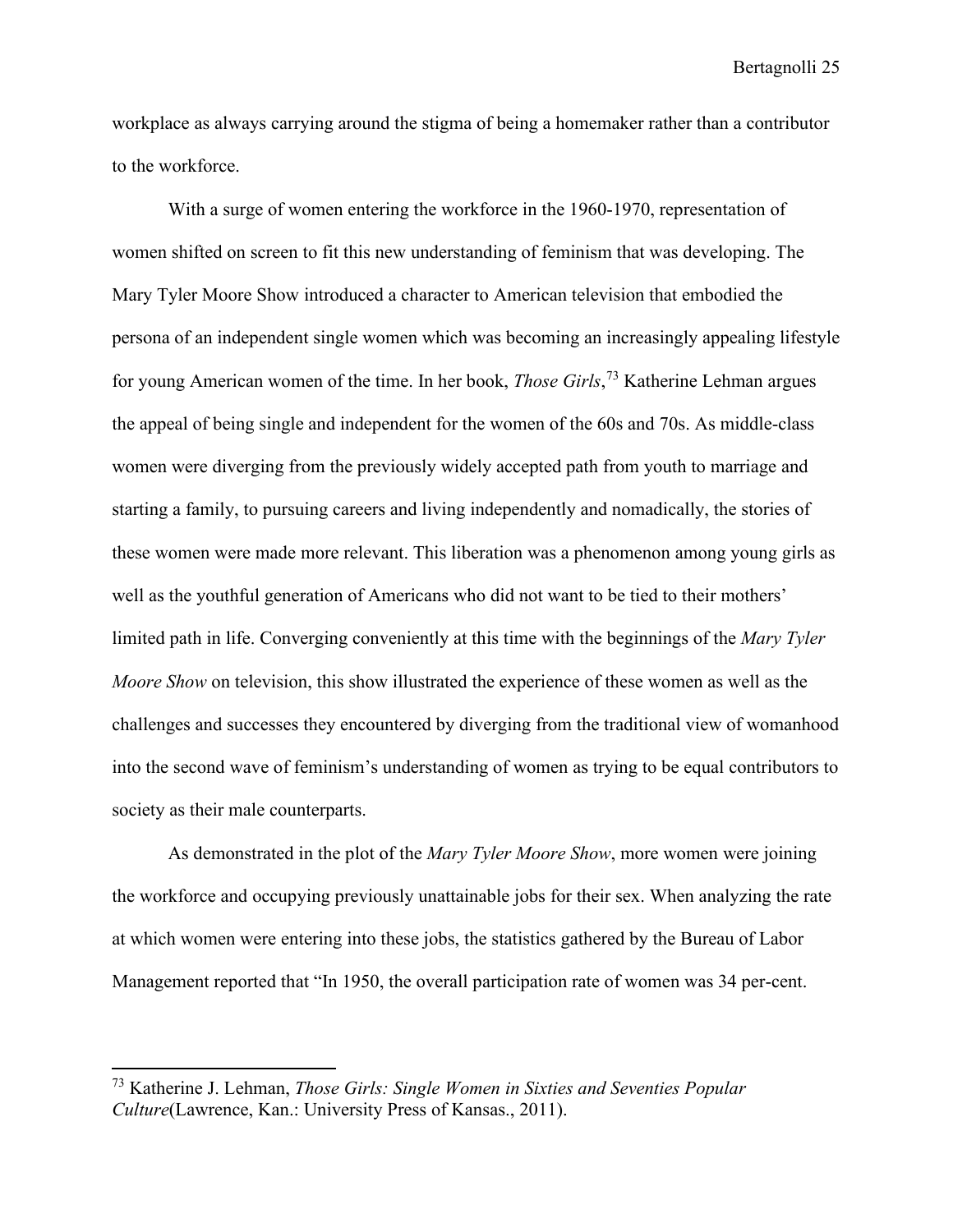The rate rose to 38 percent in 1960, 43 percent in 1970,…" in their centennial report entitled *Labor Force Change*. [74](#page-27-0) Being a these statistics were an indication of the rapid growth of female representation in the American labor force, this change report was the manifestation of the desire to contribute to society in a way that women up until that point has not had the opportunity to do. This is precisely the premise of the *Mary Tyler Moore Show*, which happens to be a television show that exposed American women to the realities that faced working women in this time. This exposure opened a new narrative that had been yet to grace the television screens of American society.

 This new narrative for working women at the time as seen *The Mary Tyler Moore Show* follows Mary Richards as the first associate producer of a prominent news station. As seen in Episode 1, Season 3, "The Good Time News," Moore's character on the show remarks that her role at times makes he feel as if she now "represent[s] women everywhere." Along with the equal treatment of men and women in other spheres, the wage gap was becoming an increasingly hot button issue that many men and women alike were bringing to turn their attention to. This was indeed the case when within the show her character chose to make known the stance on the importance of equal pay. In this very same episode, Mary finds out that she is being paid \$50 less per week than her male predecessor. A debate is sparked in the office of Mary's boss upon learning this, and Mary confronts her boss and says in what is now considered a revolutionary line for women on television, "Mr. Grant, there is no good reason why two people doing the same job at the same place shouldn't be making the same."<sup>[75](#page-27-1)</sup> This quote demonstrates the

<span id="page-27-0"></span><sup>74</sup> *A Century of Change: The U.S. Labor Force, 1950-2050*.

https://www.bls.gov/opub/mlr/2002/05/art2full.pdf.

<span id="page-27-1"></span><sup>75</sup> Leotaoctavia 2694, "Mary Tyler Moore S03E01 The Good Time News - Dailymotion Video," Dailymotion, March 27, 2021, accessed November 02, 2021.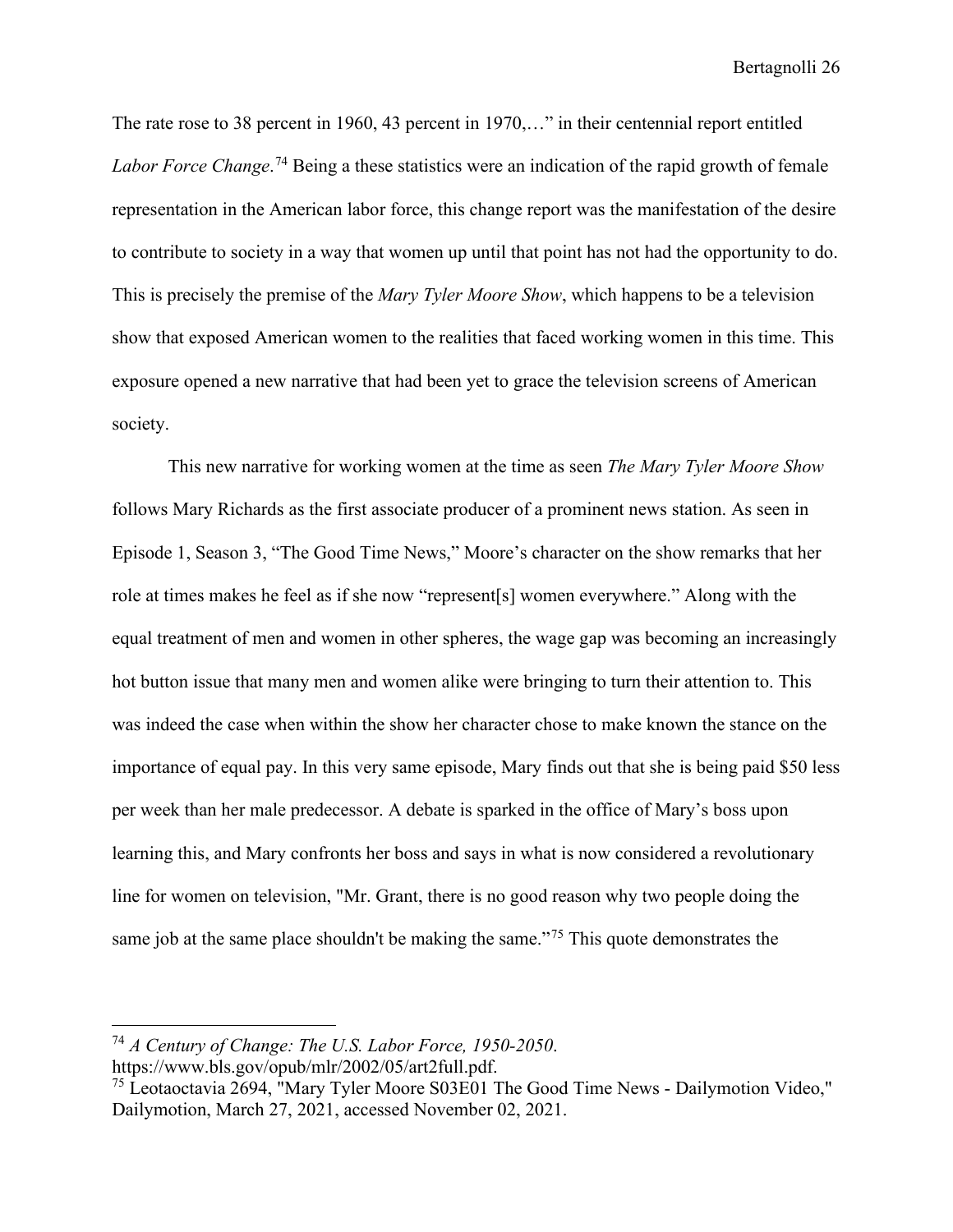eagerness to address political issues and injustices for women in the workforce at the time by the show and those involved in its production.

The discussion of such politically relevant issues such as the wage gap within *The Mary Tyler Moore Show* cemented the legacy of the show in talking sociopolitical storylines that mirrored the important current events of the time. The show became the first sitcom in which the wage gap was discussed on American television.<sup>[76](#page-28-0)</sup> Not only that, but the character demonstrates the ability and desire to discuss the current reasoning behind why such a gap existed. For every reason thrown her way, Mary was ready with a counter agreement, actively piecing together and making a case for women who might not have been able to themselves at the time. While debating, Mr. Grant stated that men are more likely to have a family to feed and that is why they are paid higher, telling Mary that the man in the job before her, "had a family to support, you don't."[77](#page-28-1) Mary counters this with the fact that, "Financial need has nothing to do with it. In order to be consistent with what you are saying, you would have to pay the man with three children more than the man with two children; the married man more than the bachelor, and Mr. Grant, you do not do that."[78](#page-28-2) Not only does Mary make a sound case for herself and eventually gain the same pay as her male predecessor was making, she illustrates the tension surrounding the inequalities that woman were facing in the workforce at the time.

*The Mary Tyler Moore Show* positioned itself in the conversation surrounding current political policy and strides towards quality such as the Equal Rights Amendment, within which

<span id="page-28-2"></span><span id="page-28-1"></span><span id="page-28-0"></span><sup>76</sup> Jim McKairnes, "'The Mary Tyler Moore Show' Turns 50: Love Is (still) All around for the Trailblazing Sitcom," USA Today, September 18, 2020, accessed November 02, 2021).  $^{77}$  Leotaoctavia 2694, "Mary Tyler Moore S03E01 The Good Time News - Dailymotion Video," Dailymotion, March 27, 2021, accessed November 02, 2021.  $78$  Ibid.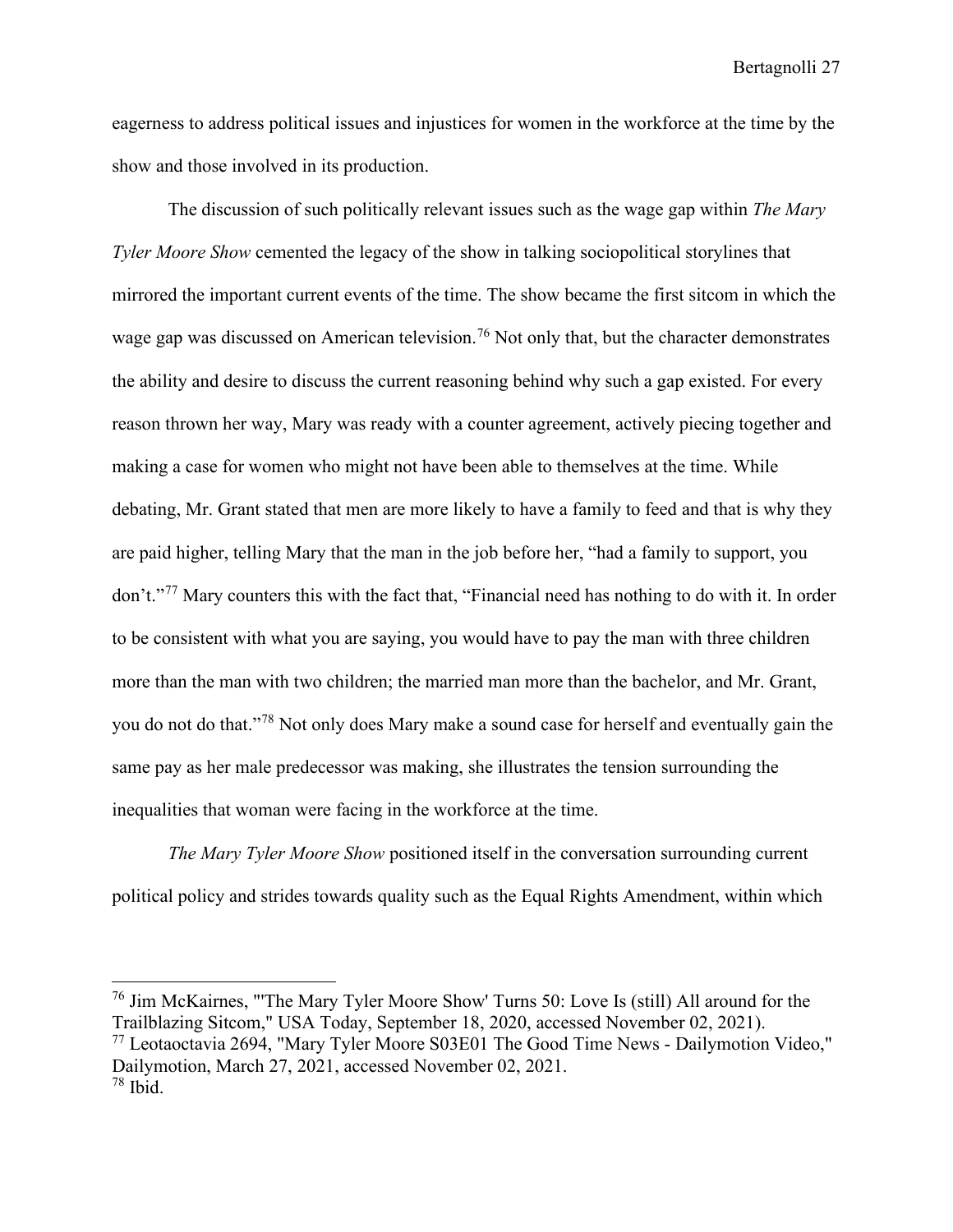the wage gap between men and women was discussed in depth.<sup>[79](#page-29-0)</sup> In an attempt to move towards the same kinds of ideals that Mary Tyler Moore was demonstrating through her character on the show, so too was the United States government making progress on an amendment to the constitution that was designed to even the ground between genders. The Equal Rights Amendment was approved by the Senate in March of 1972 and sent to the states for ratification.<sup>[80](#page-29-1)</sup> By including this conflict within the first episode of the third season of this show, the producers and writers of *The Mary Tyler Moore Show* jointed the conversation in the lighthearted fashion that they used to tackle other socio-politically relevant issues throughout the run of the show.

 Moore's character became a representation of the experience of the single young women, doing what many considered a risky move for women in the workforce; she argued with her boss on the issue of the fair and unbiased pay of women. Earlier in the show, it is explicitly stated that the reason she is paid less than her predecessor is because she is a woman.<sup>[81](#page-29-2)</sup> Ultimately, Mary argues her way into a pay increase worth of her position and with the idea in mind that equal pay in the workplace was possible and worth fighting for. This is not a stance that many women were able to take at the time due to the instability of their positions in the work place, but as Mary had been shown to have a good relationship with those she worked with as well as having the qualifications and status at the news station that she worked at, she was able to stand up to her boss and prove that women should be upset about being expected to take less than their male counterparts for doing the same work. While there is a bit of dancing around the subject in order

<span id="page-29-0"></span><sup>79 &</sup>quot;Equal Rights Amendment," Equal Rights Amendment, |PAGE|, accessed November 02, 2021, https://www.equalrightsamendment.org/)

<span id="page-29-1"></span><sup>80</sup> Ibid.

<span id="page-29-2"></span><sup>81</sup> "Mary Tyler Moore, Season 3, Episode 1 'The Good-Time News.'" *YouTube*, YouTube, 3 Aug. 2019.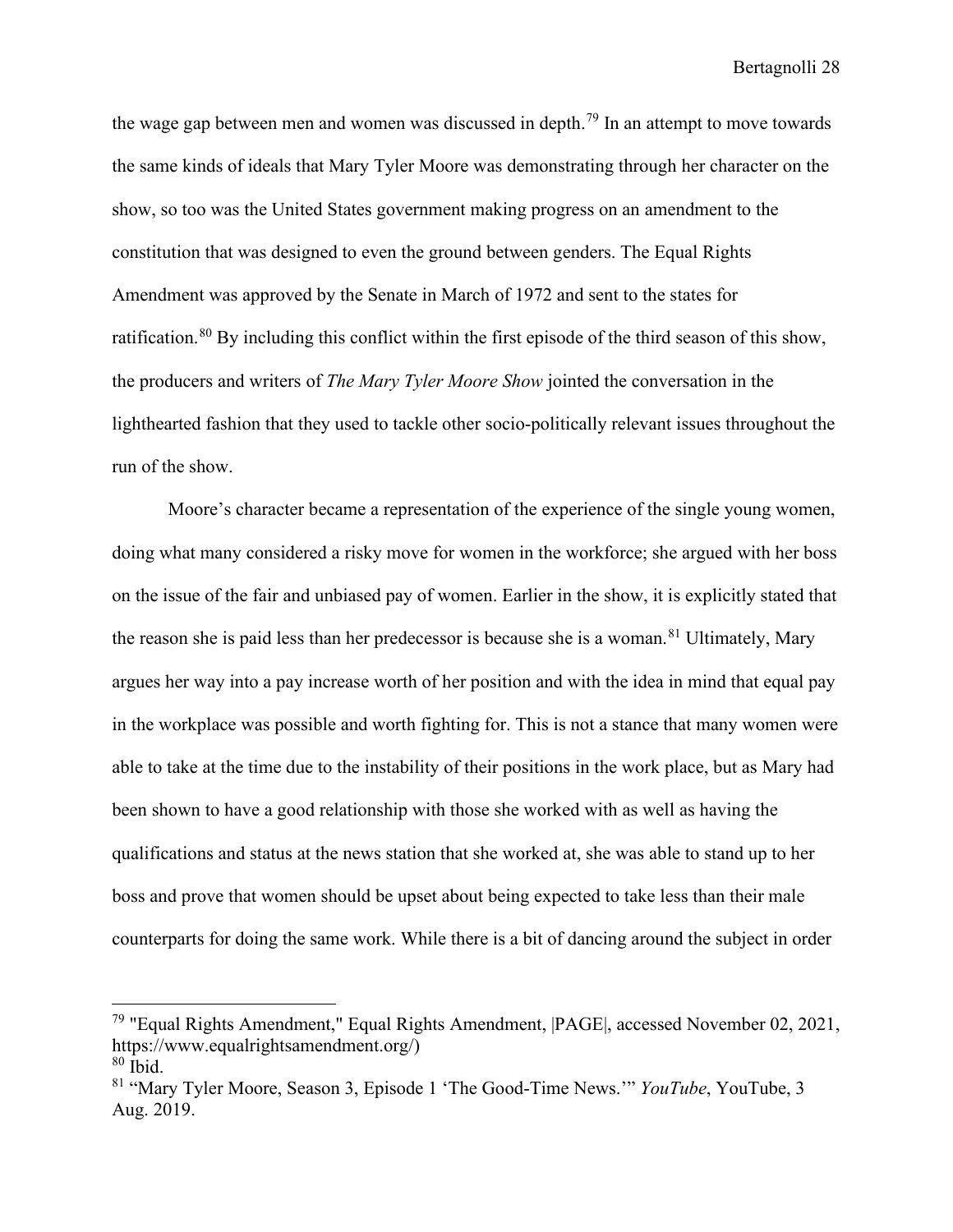to placate the audience's need to feel comfortable around such a touchy subject by adding in the carefully times comedic elements, Mary eventually gets the salary that she deserves through her advocation for herself. By doing so, she gave women the inspiration to do the same.<sup>[82](#page-30-0)</sup>

In season three of the Mary Tyler Moore Show entitled "You've Got a Friend,"<sup>83</sup> without the mention of contraceptive pills directly, Mary alludes to the fact that she does indeed take birth control, a contraceptive option that had only been available for public use since 1960 when the pill was first approved by the  $FDA$ ,  $84$  and was widely stigmatized at the time. In a brief interaction with her mother in the episode, Moore responds to her after being reminded to take her pill, that she will not forget to.<sup>[85](#page-30-3)</sup> The understanding that the two women are referring to two entirely different pills, in the mother's case, medication, and in Mary's case, birth control, is alluded to through the physical comedy and audience's reaction to the scene, though never really confirmed by lines spoken.<sup>[86](#page-30-4)</sup> This mention of the pill in the form of a joke was effective at indirectly affirming her stance on the issues surrounding reproductive health knowledge of her as a single woman as well as maintaining the lighthearted feel of the show that allowed for the careful discussion of such current relevant topics. This detail within the show also gives rise to the possibility of Mary's understanding of sexual health in general, ultimately de-stigmatizing the sexual liberation of women, specifically young single women such as Mary and the women she was inadvertently representing.

<span id="page-30-0"></span><sup>&</sup>lt;sup>82</sup> "Women's Annual Earnings Are Substantially Lower than Those of Men": Statistical Studies on Women Workers. 4. U.S. Dept. of Labor, Women's Bureau, (Oct. 1966)

<span id="page-30-1"></span><sup>83</sup> "Mary Tyler Moore, Season 7, Episode 1 'You've Got a Friend.'" (*YouTube*, YouTube, 3 Aug. 2019).

<span id="page-30-3"></span><span id="page-30-2"></span><sup>&</sup>lt;sup>84</sup> "The Birth Control Pill: A History," Planned Parenthood, June 2015, accessed November 1, 2021, https://www.plannedparenthood.org/files/1514/3518/7100/Pill\_HistoryFactSheet.pdf) <sup>85</sup> "Mary Tyler Moore, Season 7, Episode 1 'You've Got a Friend.'" (*YouTube*, YouTube, 3 Aug. 2019).

<span id="page-30-4"></span><sup>86</sup> Ibid.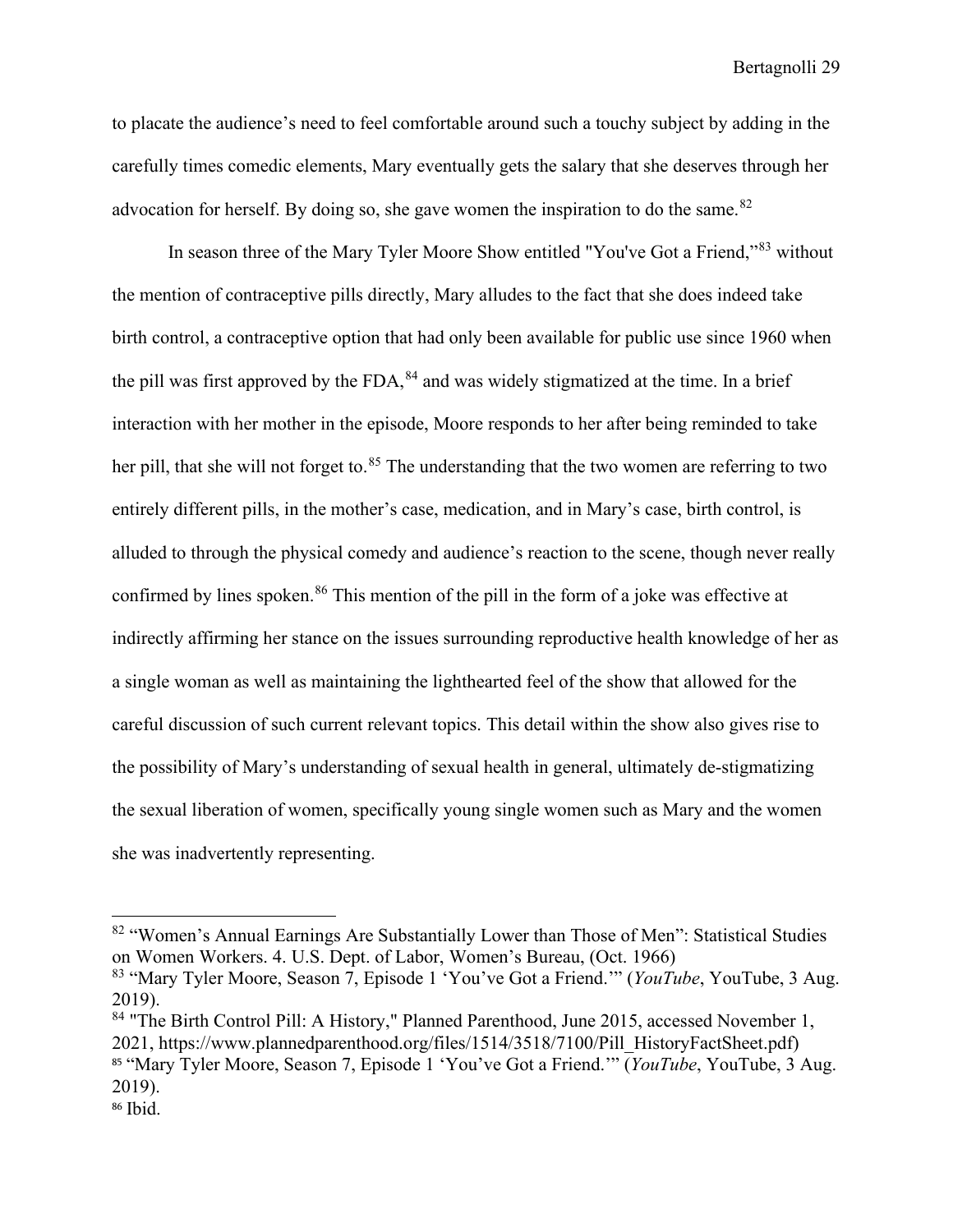#### **Concluding Remarks:**

Television evolved with the social and political climate of the 1950s 1970s and this is evident in the instances from the three shows carefully analyzed within this thesis. The American audience gained exposure to the stories and experiences of women that had not so candidly been portrayed in the public forum before these representations had been presented through characters such as Lucy Ricardo, Samantha Stevens, and Mary Richards in their respective shows, *I Love Lucy, Bewitched*, and *The Mary Tyler Moore Show*. Each of these shows tackled their own relevant sociopolitical content for their time by attempting to normalize their characters' understanding and stance on political and social issues, most often of which mirrored those issues that were currently unfolding in America. The content that was being discussed was intentionally in line with many modern subjects that concerned the advancement of women and society on the whole.

*I Love Lucy, Bewitched*, and *The Mary Tyler Moore Show* all aired during times of political and social unrest, making television the perfect stage for the women portraying the idealized all American Woman to take back this image and reinvent it in the modern and evolving image that was beginning to be gain traction in American society. On and off screen, women were fighting for the right to representation that men successfully monopolized up until this point in history. Women were demanding representation in government, the workforce, and many other facets of American life that had been deemed unfit for their gender to participate in until this evolution took hold in the 50s and has been carried out into modern society. Lucille Ball made it unacceptable for people to discount the character of Lucy Ricardo due of her status as a more traditionally mundane housewife; a role that was representative of so many 50s women's experience. Ball was a comedian and made Americans at home who tuned in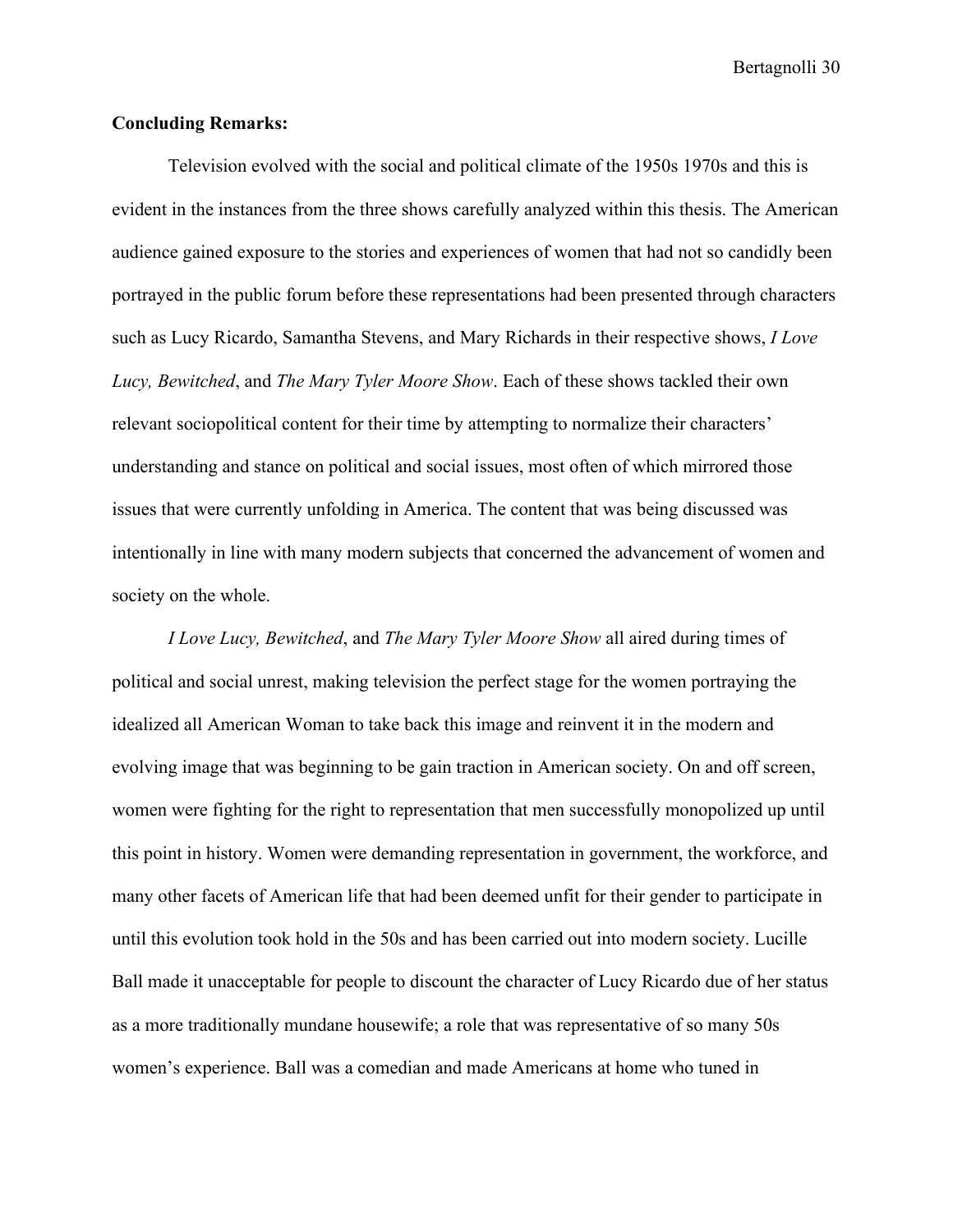religiously to watch her deliver her jokes as she and her husband singlehandedly tried to tackle the job of promoting tolerance for multi-racial people and relationships in the United States during a time of political opposition and skepticism to both. It was not enough for Samantha Stevens to be a housewife who followed the whims of her husband. She possessed secret magical powers that could get her whatever she wanted with the wrinkle of her nose. She held more power in her pinky than her mortal husband did in his whole body but instead showed grace and understanding rather than feed into the temptation of power or let it get in the way of her relationship. And lastly but most certainly not least, it was not enough for Mary Richards to not live up the expectations of an industry predominated by men. She rose in the ranks and tackled the socio-political injustices that women faced in the workplace during the rise of their involvement in such a sphere.

The television of the 1950s -1970s brought to light that it was not good enough for America to leave half of its population behind. Through micro adjustments to the representation of women on screen, such as the seemingly insignificant shift in wardrobe choices as a form of protest against the gendering of pants, the women of television sitcoms ranging from 1951-1977 found a voice through their characters and the influence they held by playing them. It is for this reason, that the storylines of America's most beloved sitcoms trace the events of the second wave of feminism. It was not good enough to be left behind, because for the sake of mutual advancement, women belong in all the rooms they had been excluded from up until this point in history. Television's influence and impact on the perpetuation of change for American women represented the evolving role women were playing within American society, and opened avenues for the advancement of women for generations to come.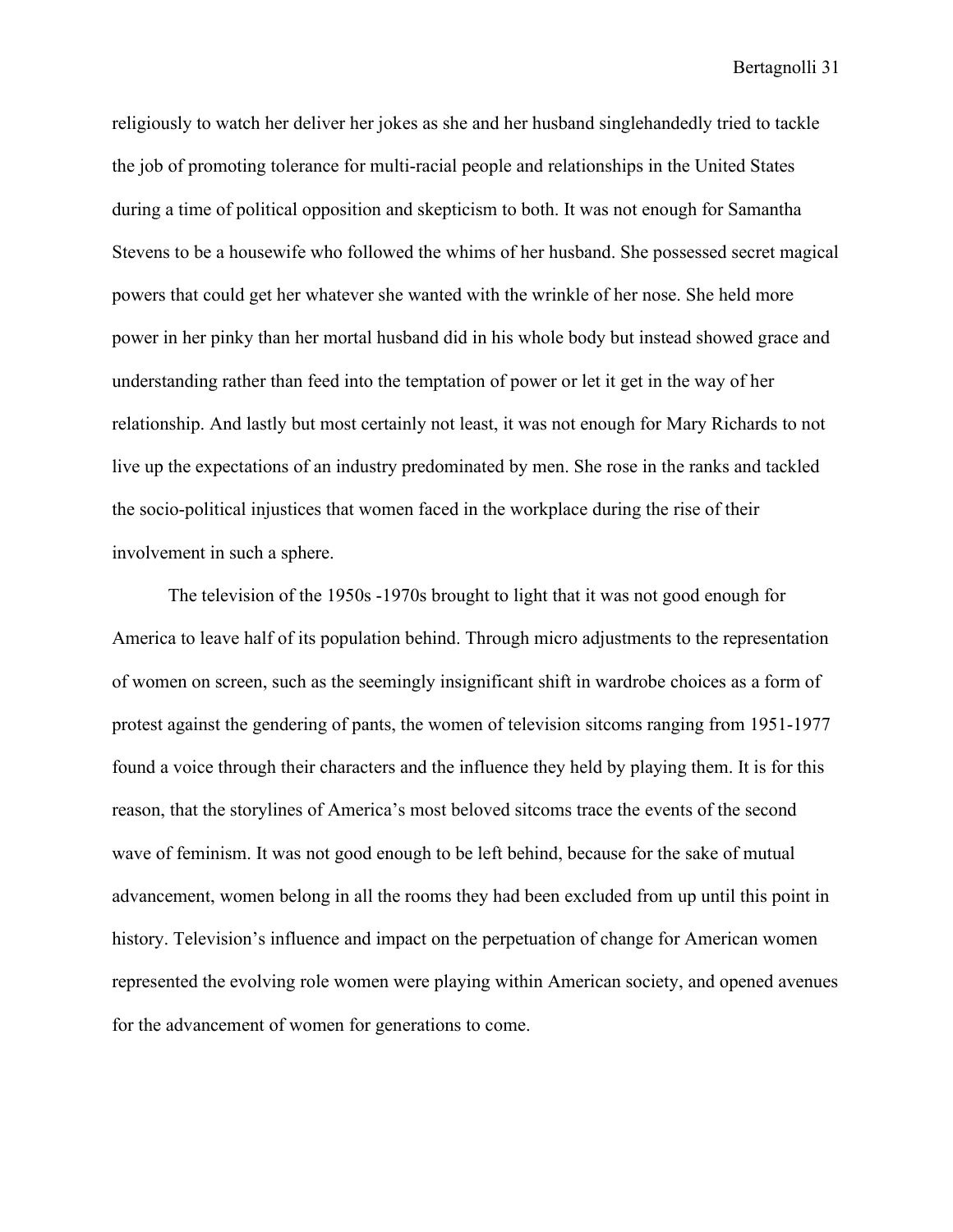Bibliography (Secondary Sources)

- Bashri, Maha, and Ahmed, Sameera. *Minority Women and Western Media : Challenging Representations and Articulating New Voices*. (Lanham, Maryland: Lexington Books, an imprint of The Rowman & Littlefield Publishing Group, Inc., 2020).
- Cassidy, Marsha Francis, *What Women Watched : Daytime Television in the 1950s* (Austin: University of Texas Press, 2005).
- Douglas, Susan J. *Where the Girls Are: Growing up Female with the Mass Media.* New York: Three Rivers Press, 1995.

Ganzel, Bill. "Television." *Television During the 1950s and 60s*, 2007.

Humphreys, Kristi Rowan. *Housework and Gender in American Television: Coming Clean.* Lexington Books, 2016.

James, Kendra, "'Bewitched's' Eight Seasons of Fashion Magic." *Shondaland* (17 Apr. 2018).

- Jordan, Sara (2011) ""You've Got Spunk: How *The Mary Tyler Moore Show* Reflected 1970s America"," Iowa Historical Review: Vol. 2: Iss. 1: 27-39.
- Lehman, Katherine J.. *Those Girls: Single Women in Sixties and Seventies Popular Culture*. Lawrence, Kan.: University Press of Kansas., 2011.
- Miller, Diana, "Masculinity in Popular Sitcoms, 1955-1960 and 2000-2005," *Culture, Society and Masculinities* 3, no. 2 (2011).

Thompson, Mary Lou. *Voices of the New Feminism*. Boston: Beacon Press, 1970.

Westengard, Laura, and Barlow, Aaron, *The 25 Sitcoms That Changed Television: Turning Points in American Culture* (Santa Barbara, California: Praeger, an imprint of ABC-CLIO, LLC, 2018).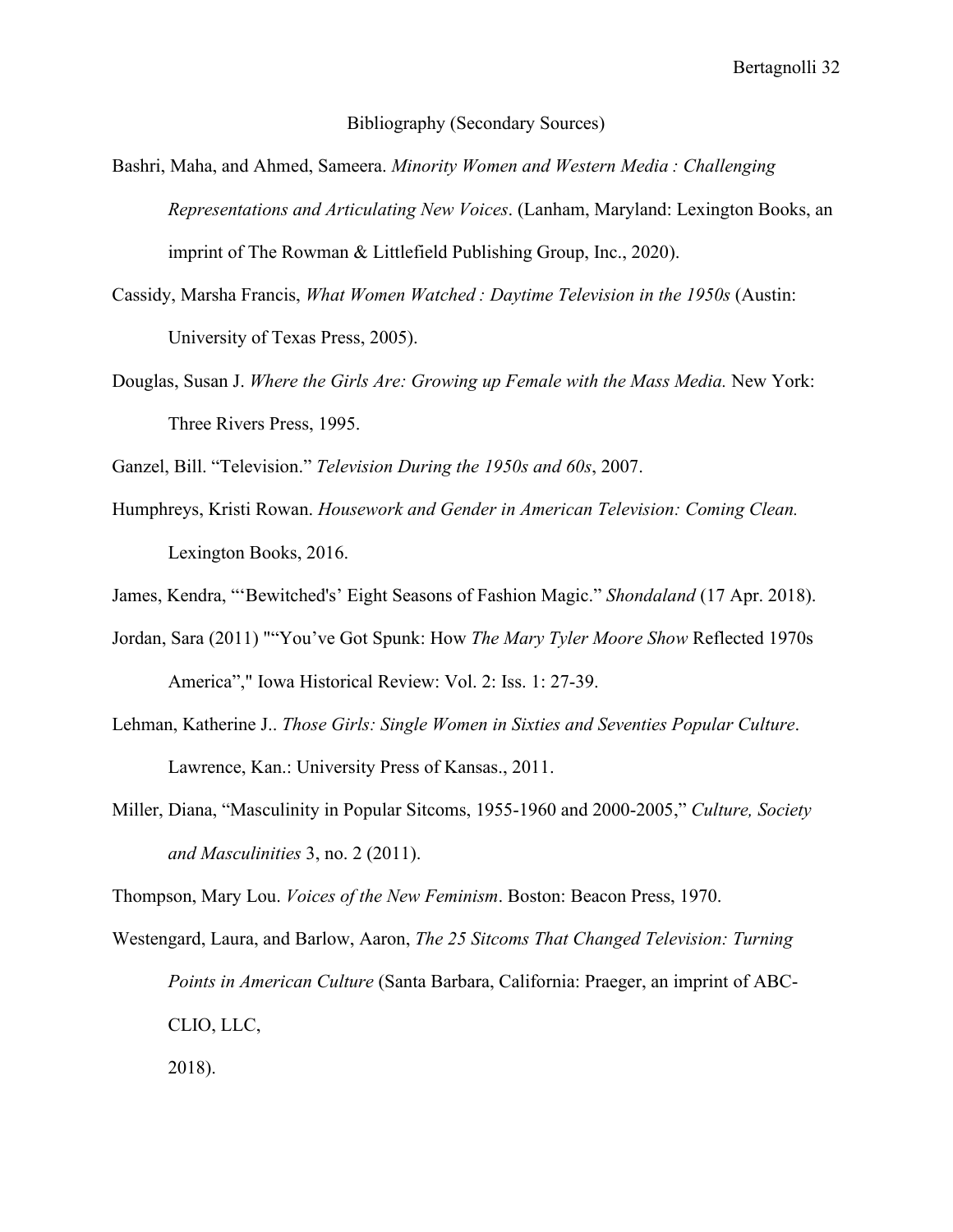#### Bibliography (Primary Sources)

- Amaral, Luís A. Nunes, João A. G. Moreira, Murielle L. Dunand, Heliodoro Tejedor Navarro, and Hyojun Ada Lee. "Long-term Patterns of Gender Imbalance in an Industry without Ability or Level of Interest Differences." *Northwestern Research and Data Repository* April 1, 2020.
- Annenberg, Walter, editor. "I Love Lucy Premier." *The Philadelphia Inquirer*, 22 Oct. 1951, pp. 22–22.
- Asher, William, Marc Daniels, Bob Carroll, Madelyn Pugh Davis, Lucille Ball, Desi Arnaz, Vivian Vance, and William Frawley. *I Love Lucy*. The complete series (1951-1957)
- "Bewitched S02E18 "And Then There Were Three"." Dailymotion. March 10, 2018. Accessed November 02, 2021.
- "Bewitched (1964–1972) Episodes with Scripts," *Subs like Scripts* (2021).
- Bianculli, David, *Remembering Grant Tinker, 'Mary Tyler Moore' Producer And NBC Chair* (Fresh Air, 2016).
- "Desilu: The Story of an Empire." *Parade* Magazine, October 13, 1957. Lucille Ball and Desi Arnaz Collection, Music Division, Library of Congress.
- "Equal Rights Amendment." Equal Rights Amendment. Accessed November 02, 2021. https://www.equalrightsamendment.org/.

Friedan, Betty, *The Feminine Mystique* (London: Gollancz, 1971).

- Pilato, Herbie. *Twitch Upon a Star. The Bewitched Life and Career of Elizabeth Montgomery*. Lanham: Taylor Pub., 2013.
- "I Love Lucy Fast Facts." Lucille Ball Desi Arnaz Museum. March 05, 2021. Accessed November 02, 2021. https://lucy-desi.com/i-love-lucy-history/fast-facts/.